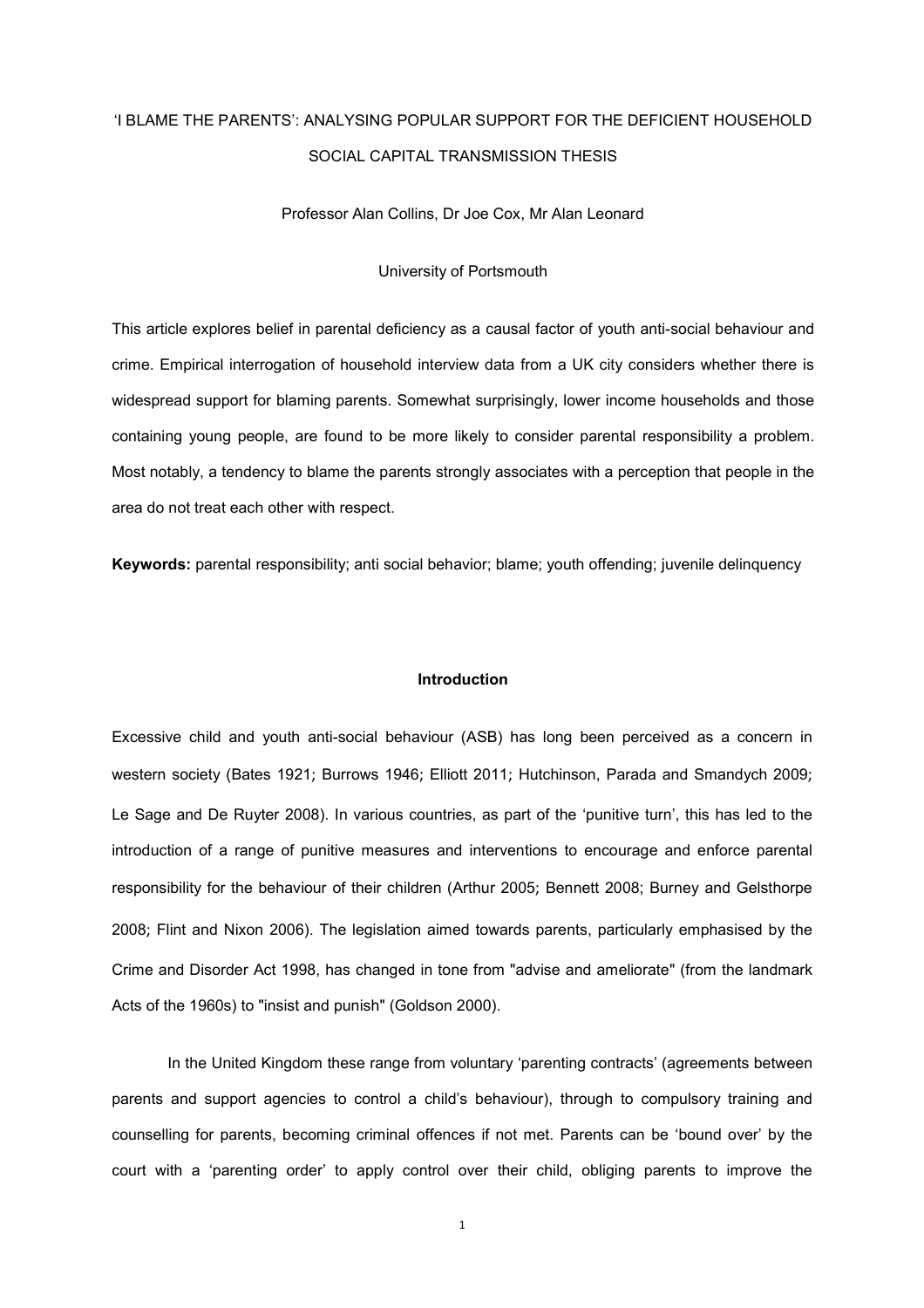perceived deficiencies of their parenting, with fines imposed for non-compliance. Some local authorities affected by such ASB have also applied to use eviction from local authority rented accommodation as an additional instrument of deterrence (Flint and Nixon 2006). The parenting order has been described as a continuation of the criminalisation of 'inadequate parenting', within the more general context of the 'criminalising of social policy' (Muncie 2004; Brown 2005).

More recently, the coalition government has launched the 'troubled families' initiative, which further exacerbates the stereotype of an 'underclass', now re-branded as 'troubled families'. This initiative is aimed at 'problem' families - including children involved in crime, ASB or truancy - that cost the public sector a significant amount of resources, addressed with methods that support families and challenge poor behaviour (Department for Communities and Local Government). The influx of legislation imposing the responsibility, and blame, for the behaviour of youths onto their parents is part of a wider ideological shift from social democracy to neo-liberalism that is explored in more detail below.

In the United States there is widespread use of parental responsibility laws. While these differ in each state, they generally refer to the potential or actual tort liability on parents for damages resulting from the acts and behaviour of their children, with some states proposing prison terms for parents if a child commits a serious crime. Parental responsibility laws can hold parents legally responsible, requiring parental involvement with the child's criminal sanctions, or criminally liable for contributing to the delinquency of their child (Brank and Weisz 2004).

These punishments may in part be retributive but are also premised on the assumption that their use can encourage parents of offenders (and also, through a deterrence effect, other parents) to exert more effective direction and control at home. The pattern of evidence on the effectiveness (Brank, Hays and Weisz 2006; Hutchinson, Parada and Smandych 2009) and actual public support for such measures is somewhat mixed (Brank, Hays and Weisz 2006). For a critical look at the function and history of parenting orders see Burney and Gelsthorpe (2008) and Arthur (2005).

For these interventions and sanctions to be successful it would be advantageous to have support from the general population (Nagin et al. 2006; Roberts 1992), and for these sanctions to be considered as enforcing social norms (Posner and Rasmusen 1999). Accordingly, empirical scrutiny of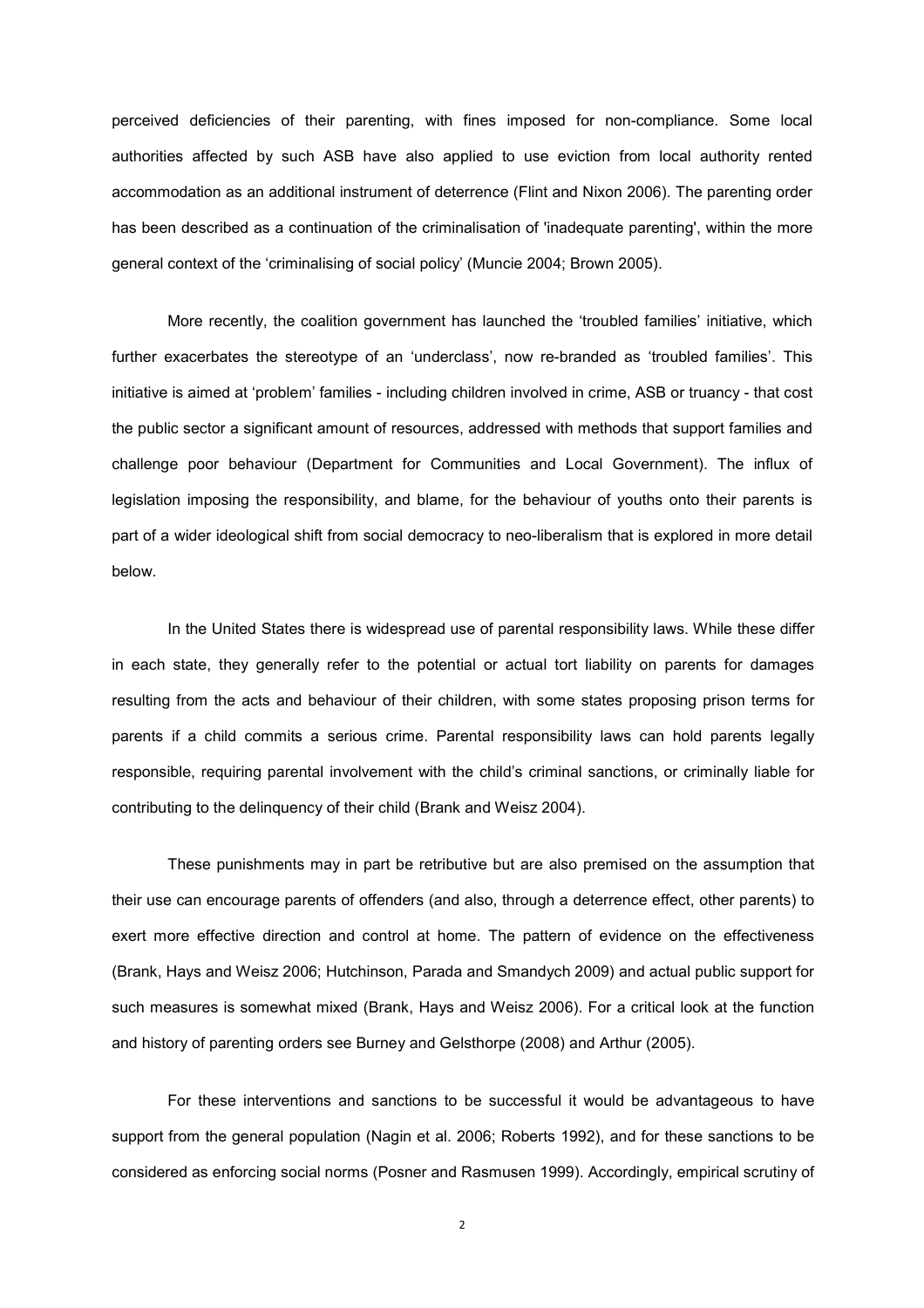this concern based on more recent data is warranted to potentially inform policy design and also shed some light on the likely pattern of acceptability for directing sanctions towards parents as a means of reducing child and youth ASB.

We need to ascertain whether there is general public support that parents should be held responsible for the behaviour of their children. Specifically, does channelling blame and sanctions via the parents have widespread support across society? Or is such a view confined largely to childless households, wealthier households who can afford more childrearing support, or perhaps older households, who may consider child and youth ASB a relatively recent phenomenon?

The study reported in this paper has explored these issues using household interview survey data consisting of a representative sample of just over one-thousand households. These interviews were undertaken within a single large UK city beset with the typical range of ASB problems confronting many other such cities - Portsmouth, England (See Figure 1). This city has a socially diverse population and features a typical range of other urban, labour market and social problems that might be expected in contemporary urban Britain. (See the "Anti-social behaviour problems and the socio-demographic profile of the study area" section for further details of the extent of the problems and the characteristics of a typical family/household).

#### (Insert Figure 1 about here)

The paper is organised in the following manner. The next section briefly surveys the body of literature relevant to exploring parental deficiencies as a causal factor in the genesis of child and youth ASB, and where this paper sits in sociological theory. This work informs our expectations in the modelling phase about the key influences on parental responsibility attitudes. Some brief contextual background on the study area and its prevalence of child and youth ASB is then set out. This is followed by a discussion of the data and modelling strategy employed in this study. The results are then displayed and considered. The final section provides a brief summary and offers some concluding remarks.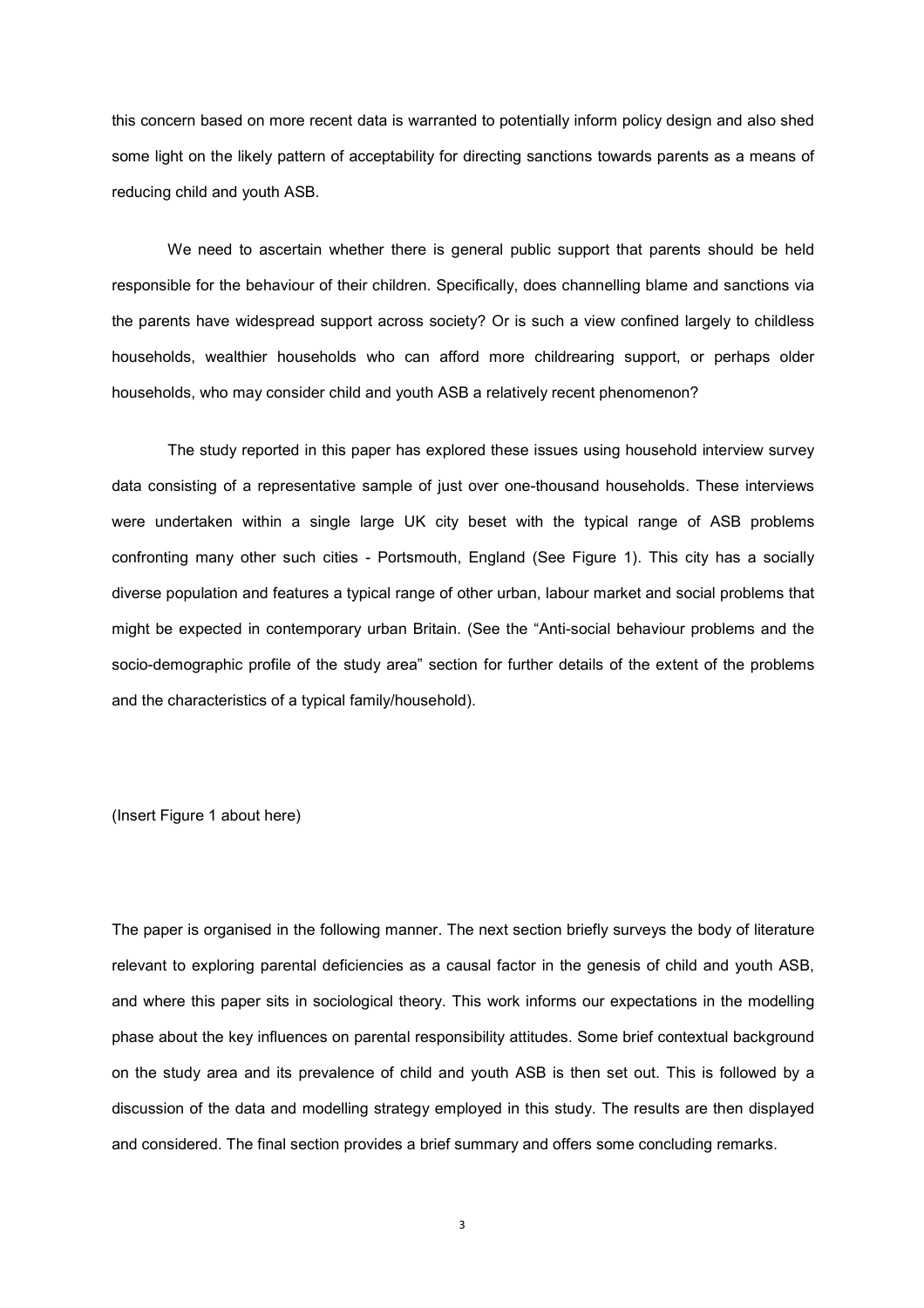#### **Parental Control and Youth Anti-Social Behaviour: A Brief Retrospect**

The 'blaming' of parents for the criminal behaviour of their children can be traced throughout criminology theory, and across its' different schools (Brown 2005; Pearson 1994). The family plays an integral role in the development of delinquency, according to a number of theoretical approaches, such as social control theories, social learning theories and psycho-analysis. However, the 'blaming' of parents has been popularised, emphasised and in some cases enshrined in law, through various government policies and rhetoric. This section first explores the role of parental involvement in child development as perceived by social scientists and economists. Then, the idea of youth as a social construct and the implications of the extension of youth, are introduced before going into further detail of relevant criminology theories. Finally this paper is placed within the wider ideological shifts in social policy and government implementation.

Many social scientists have explored the role of parental involvement in child development (Lamb 2010) and specifically in the contexts of positively improving academic outcomes (Coleman 1988; Coleman 1990; Kim and Schneider 2005; Morgan and Sørensen 1999; Parcel and Menaghan 1994; Teachman, Paasch and Carver 1997) and in reducing the likelihood of participation in crime and delinquency (Knafo and Plomin 2006; McNeal Jr 2001; Parcel and Menaghan 1993, 1994; Patterson and Dishion 1985; Sagatun 1991; Smith and Stern 1997; Thompson, Hollis and Richards 2003; Wright and Cullen 2001). Despite some concerns as to the bounds and specificity of the concept (Morrow 1999; Portes 2000) a number of these studies have deployed the concept of social capital formation in the family to help label the family processes and interactions involved in generating these positive outcomes for children. Many economists have also explored the foundations of household interactions. For example, Becker's (1974) 'rotten kid theorem' is premised on the existence of a parent who is concerned about the welfare of their children and has planned to give them wealth and other gifts. Should one of the kids be rotten and wish to harm their siblings, the parent could channel money to the other siblings when the rotten kid behaved harmfully to them. This, Becker surmises, should provide an incentive to the rotten kid not to harm their siblings as it would incur a cost in terms of lost transfers from the parent.

However, this household-focused and non-interventionist approach to sustaining behavioural order in a family (and thus to the potential benefit of wider society) can be subverted by various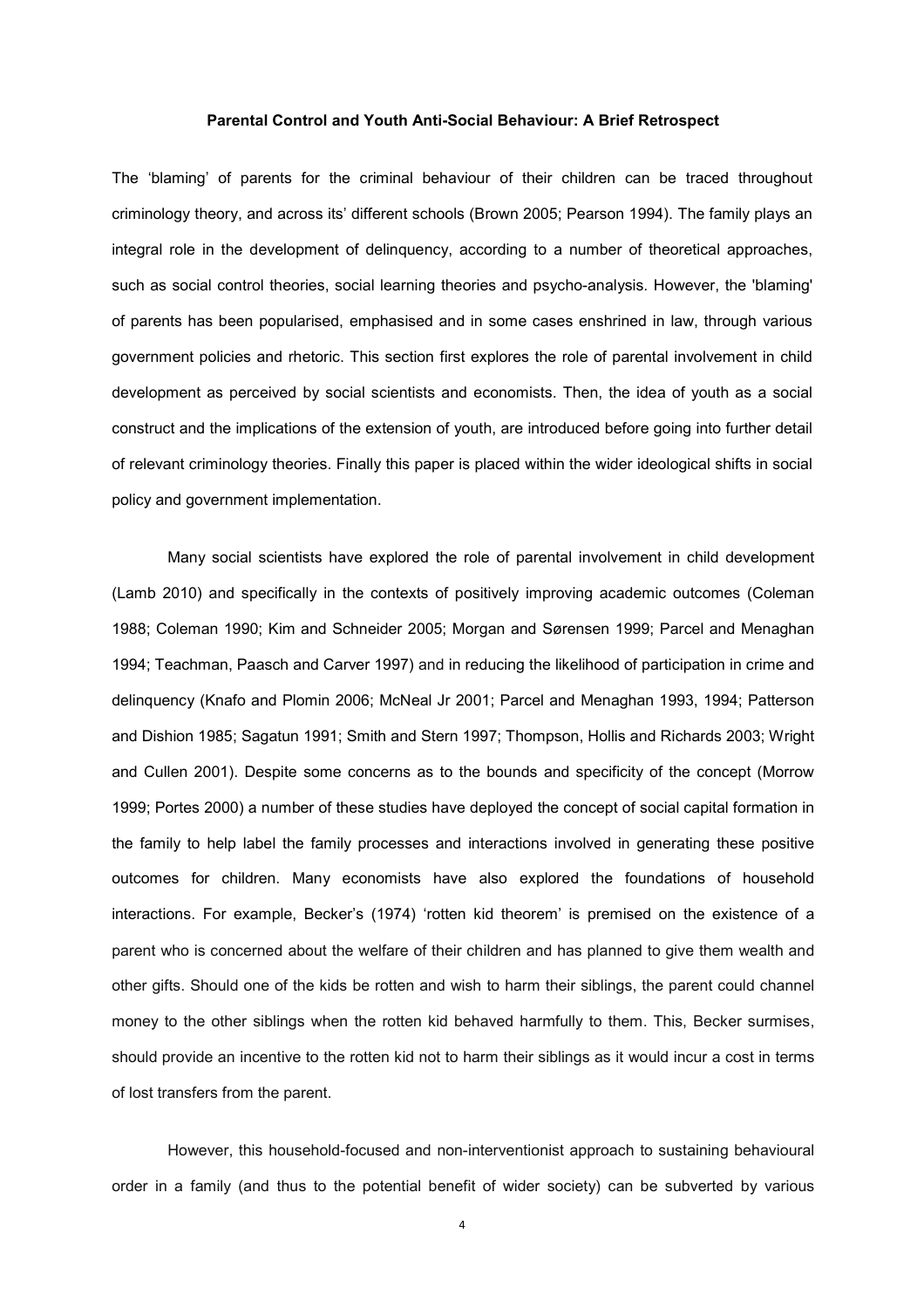circumstances. First, some parents may not be concerned about their children's welfare or be wholly absent or effectively absent by virtue of the very low levels of effort and time expended in actually nurturing offspring. Secondly, as Bergstrom (1989) highlights, there may be no transferable utility, or indeed prospect of any non-negligible transferable utility forthcoming from the parent. Thirdly, Bergstrom (1989) argues there may be considerable asymmetric information characterising parentalchild relations in the family, though he shows this may not obviate some solutions to the rotten kid theorem in various particular classes of social interactions.

Becker (1976) also extended the analysis to try to explain more general altruistic behaviour beyond the family. This is premised on the existence of at least one identifiable altruist in a given large group such that they are concerned about the welfare of all the members. Becker contended that any egoist in the group would not engage in harming the altruist as well as the other group members in order that transfers to them (from the altruist) would not be reduced or discontinued. The model also suggests that transfers may contribute to the 'fitness' of the altruists and egoists at different rates. In this model altruism is wholly sustained via social interaction rather than kinship and thus does not require the existence of family relationships. Again, the absence of such an altruist proves a subverting stumbling block to this world view.

The absence of one or both parents/guardians would mean that parental capital was not being deployed to adequately transmit expected social norms of behaviour to their children. Yet even if they were physically present, this would not guarantee sufficient parental capital existed to enable such transmission to take place effectively. Put simply, some parents/guardians may not be up to the job of childrearing, thus warranting intervention and punitive sanctions.

This paper needs to be considered in the context of the idea of 'youth' as a social construct (and by extension, so is youth ASB (see Muncie 2004)), with the way it is understood varying over time and across cultures. Jones (2002) proposes that if childhood is defined as full economic dependence (for example, on parents), and adulthood is full economic independence, then youth can be thought of as the in-between, transitional, period of semi-independence. Further, this in-between period of 'youth' has become extended, with transitions to adulthood becoming far more complex (Jones and Wallace 1992). While there are some examples of a cultural change, the extension of youth is exacerbated by legislation that does not define young people as fully independent from their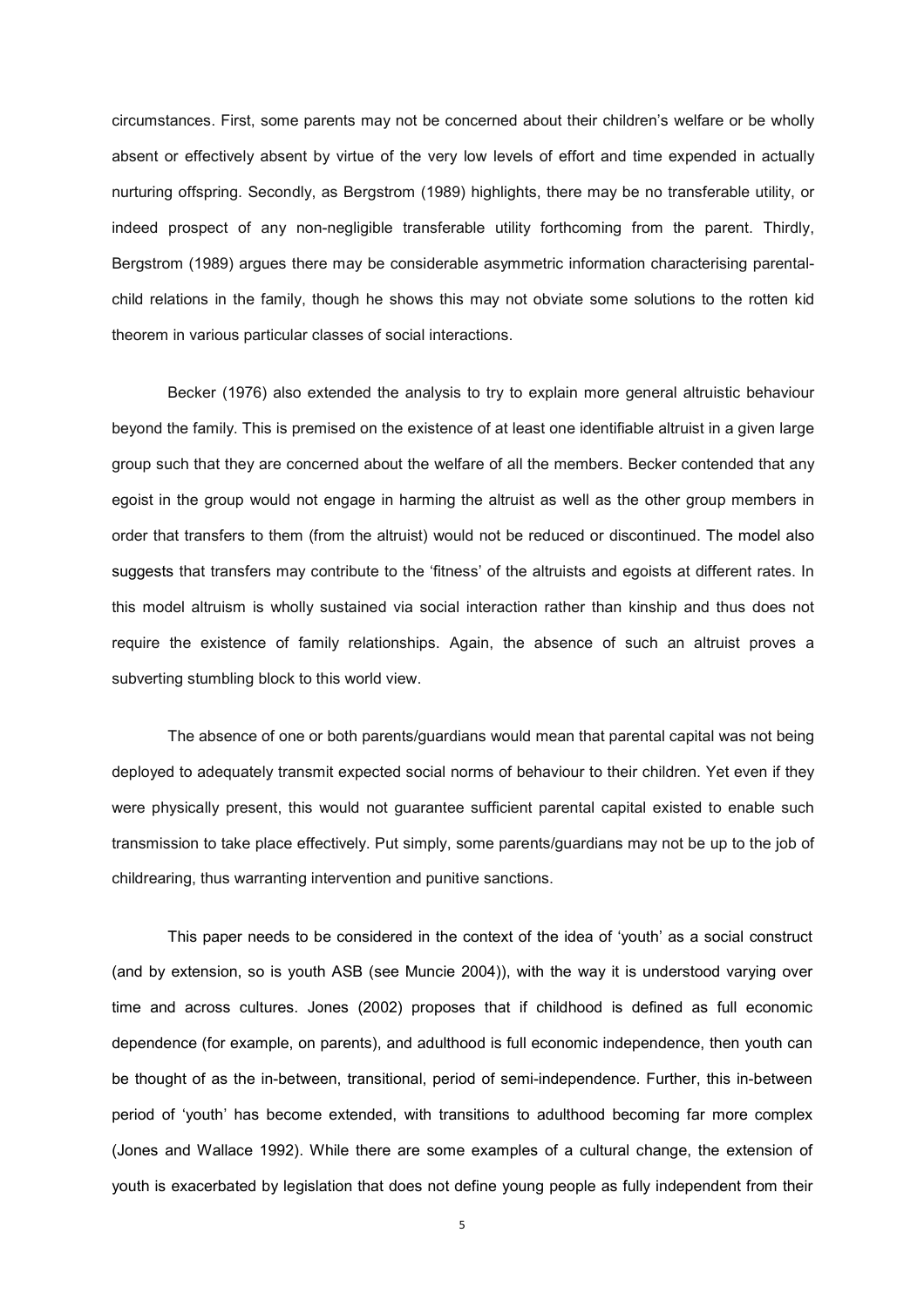parents until much later, such as in 'mature students' (21 years), minimum wage legislation (22 years) and access to welfare support, such as income support and housing benefit (25 years). Therefore the implicit responsibilities of parents have been extended, while at the same time, there is no provision or guidelines on their parental responsibility to young people over the age of 16 years. While welfare support has been withdrawn, there is no certainty that parents have or will bridge the gap (Jones 1995; Jones and Bell 2000).

While it has been argued that the social construct of youth is extending upwards, there has also been a move towards the criminalisation of young people at an earlier age. Pitts (2001) has referred to this as 'dejuvenilization', in that it erodes the principle of treating young people separately from adults. In particular, the abolition of the presumption of *doli incapax,* (which previously meant that courts had to establish that young offenders under fourteen understood the consequences of their actions) led to the reduction in the criminal responsibility age of children to ten and the child being 'responsibilised' in criminal law. This effectively implied that children from the age of ten were responsible for their own behaviour. Simultaneously, the implementation of a raft of seemingly contradictory parenting policies (e.g. parenting contracts and child safety orders) specifically blamed parents and had the conflicting objective of making them responsible for the behaviour of their children (Goldson 1999).

While this study was undertaken during the New Labour government, Muncie (2000) points to the fact that both major UK parties hold a shared belief of crime causation, highlighting the consistent theme of blaming irresponsible parents and holding offenders personally responsible for their actions. The empirical studies cited as influencing New Labour's policy include the 'Cambridge study of delinquent development' by Farrington and West (1993) and later analysis by Graham and Bowling (1995). Both studies found the quality of parent-child relationships and parental supervision as riskfactors in the chances of children offending. Graham and Bowling (1995) found that parental supervision was the factor most closely correlated with criminality in young people, with children experiencing weak parental supervision twice as likely to offend. However, these risk factor approaches received criticism for not taking into account the social and political context (Haines and Drakeford 1998; Smith 2003). Moreover, Wikstrom and Loeber's (1997) Pittsburgh study, looking at the socio economic status of the neighbourhood, found that the correlation between family risk factors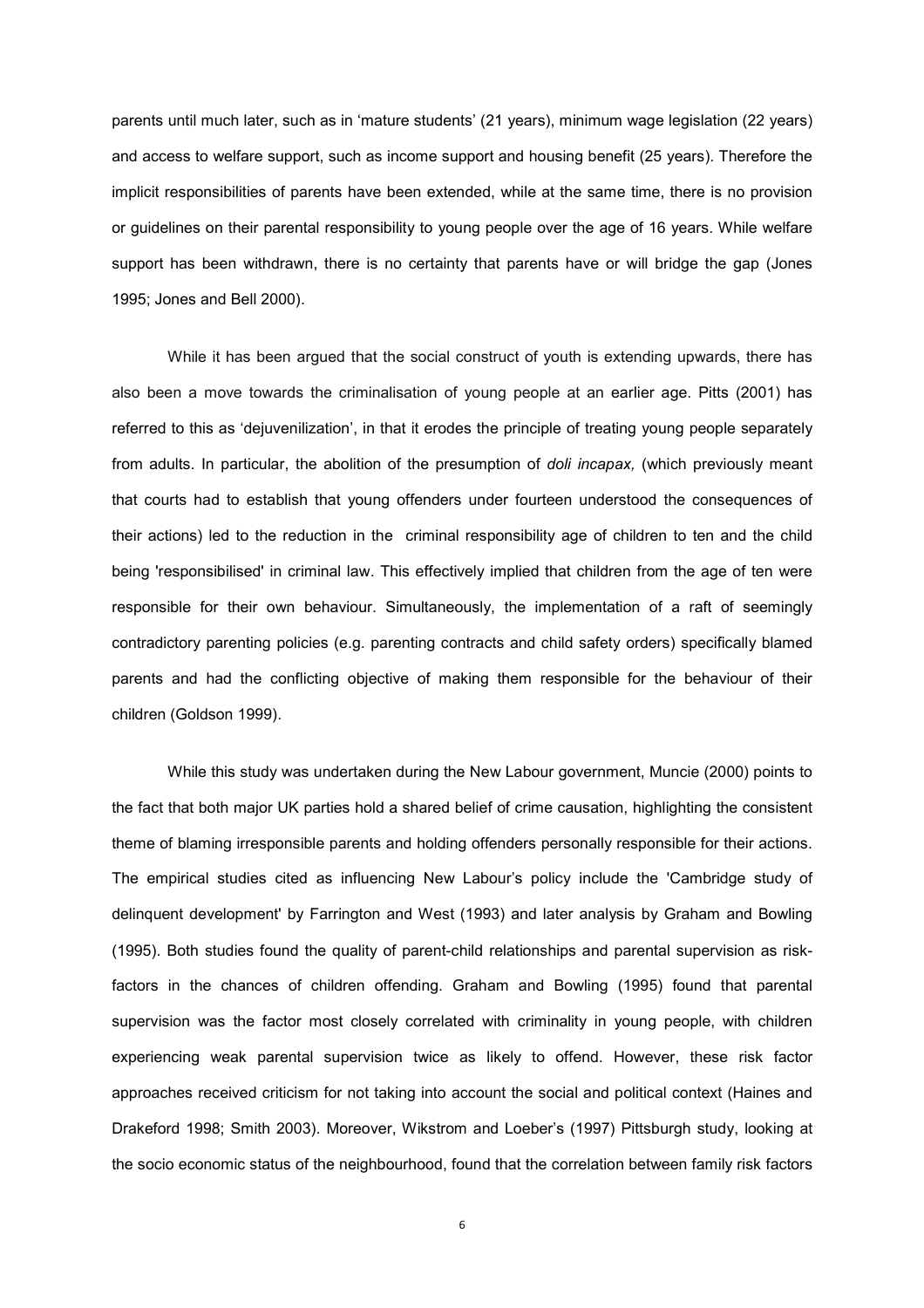and youth offending breaks down in low socio economic status neighbourhoods. Despite the existence of some evidence to support the targeting of parents, it is in practise almost irrelevant, as there is broad agreement across academics and practitioners that the blaming of poor parenting has more to do with political success than the efficacy of such methods (Allan 1996).

As part of control theory, Gottfredson and Hirschi (1990) argue that a lack of self-control is the key factor underlying criminal behaviour. They propose that this is caused by an unsuccessful or incomplete socialisation, and is especially likely to be caused by ineffective childrearing. Poor parental supervision is blamed for this, rather than school or peers, as they argue the most important negative sanction comes from the explicit disapproval of parents. Within the field of right-realism, where crime was seen as the product of individual characteristics committed because of lack of self-control, Murray (1990) used the notion of the underclass, where its members' distinguishing characteristic is not that they are living in poverty, but that they are not respectable. Murray (1990) identified three main characteristics, or phenomena, of an 'underclass': illegitimacy, violent crime and economic inactivity. These early warning signals are found in abundance within the study area of this survey (evidenced in the next section). Murray (1990) sees the underclass as morally weak, which is a matter of choice – resulting in illegitimate children growing up ill-schooled and ill-behaved in a culture of unemployment, involvement in crime and drug addiction.

Murray's (1990) emphasis on individual weaknesses preventing full participation in society is considered as 'weak' social exclusion, whereas 'strong' social exclusion sees the problem at a structural level. Young (2002) observes two approaches within explanations of strong social exclusion: 'passive' and 'active'. A 'passive' approach emphasises the failure of the system to provide jobs, leading to social isolation. For example, this would include such relevant theories as the familial and cultural theories of deprivation that can lead to the inter-generational transmission and recurrence of deprivation and inaccessible attainment. Whereas an 'active' approach (more closely aligned with this paper) stresses the 'active' rejection of the underclass by society, stereotyping them as criminals and drug addicts and stigmatising those without jobs. The discussion of 'proper parenting' has strong connections to an enduring theme of neo-conservative criminology, where the choice element of rightrealism is derived from parental failure to imbue self-control, whereas left-realism is more concerned with the restricting circumstances and social context within which parents must exist**.**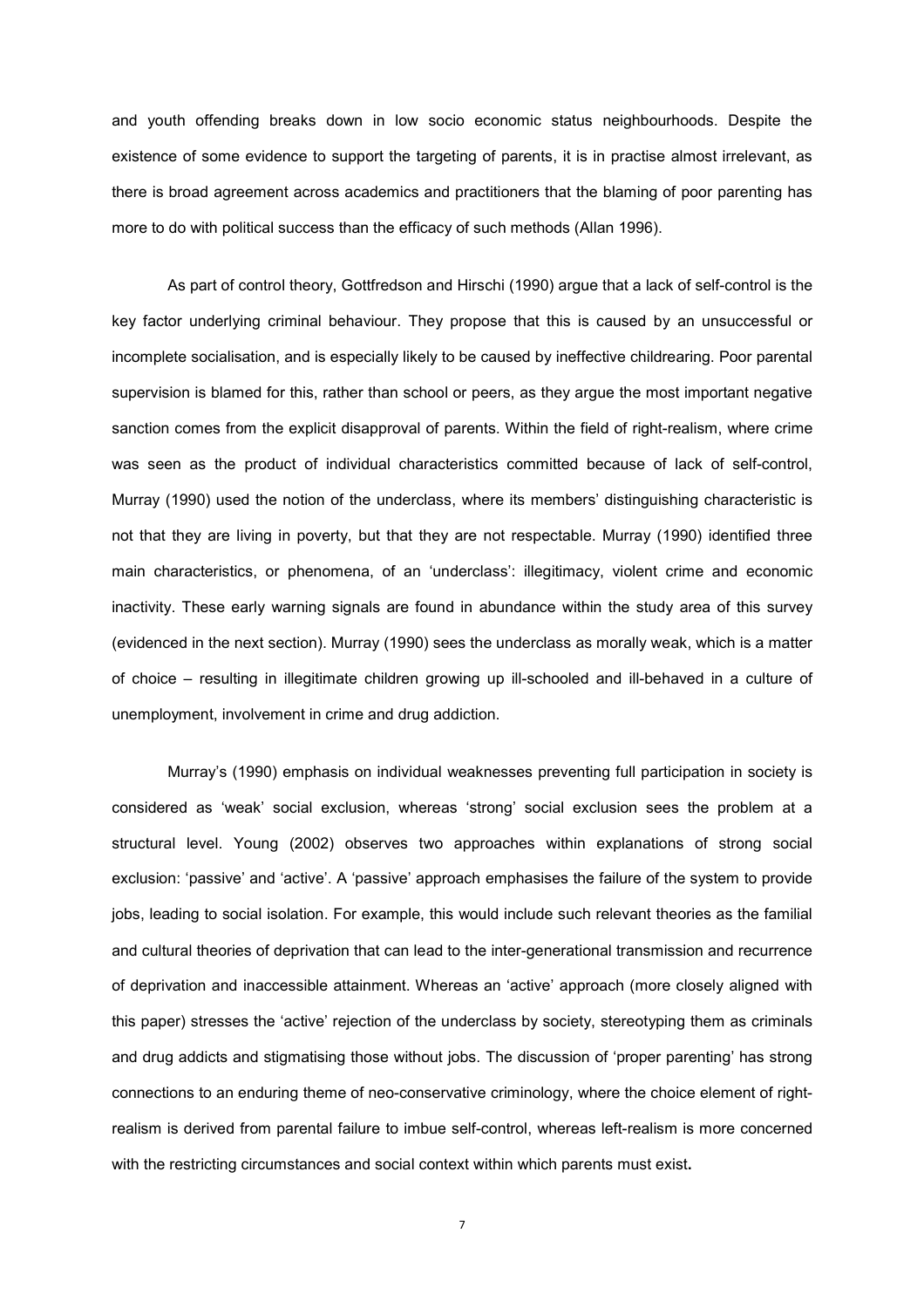Concerns over child and youth ASB have also been stoked by various episodic moral panics following particular child and youth crimes with very high media visibility. One such high profile example was the murder in 1993 of the two year old child, James Bulger, by two ten year old boys (Hollingsworth 2007; Such and Walker 2004). Taken together, such incidents have prompted calls in the media for a greater use of sanctions being applied to the parents of child and youth offenders. More recently, the riots, violence, arson, and looting that engulfed many parts of London and other UK cities during August 2011 clearly showed considerable and widespread breakdown of social order. It also provided numerous examples of children and adults engaging in serious and costly ASB. In the aftermath of these riots police arrested and brought before law courts many of these children and youths. Articles in the news media, such as "Judge asks: where are the parents of rioters?" and "Parents of young rioters don't care, says judge" (*Daily Telegraph*, 13 August 2011; *The Times*, 13 August 2011) reflected considerable societal concern over the fact that in many cases the children and youths attending court were unaccompanied by parents or guardians. A widely aired inference was that the absence of these parents or guardians simply highlighted in sharper relief their negligence in bringing up their children with sufficient pro-social behavioural skills to sustain lawabiding civic participation. Put simply, the view that was promulgated was that parents were in large part responsible for the criminal actions of their children. This view was further supported by the final report of The Riots Communities and Victims Panel (2012), an independent panel set up to investigate the causes of the riots. Through a survey of residents in areas affected by the riots the Panel repeatedly identified 'perceptions about poor parenting and a lack of shared values' (p.3), as well as being frequently and explicitly told that 'poor parenting was the underlying cause of the riots' (p.28). This led to the report identifying children and parents as one of the key areas highlighted for action, with particular focus on absent fathers. Another view, epitomised by Boris Johnson and David Lammy MP in the national press, partly blames the riots on the 2004 decision to tighten the law on parents smacking their children (*The Times*, 30 January 2012).

The intervention of policy into family life occurred within the context of wider social policy developments – most notably a shift from the social democratic, with its universal welfare state, to neo-liberalism, with its reduction in government control and the replacement of community with individual responsibility. Ideas from right-realists, such as Murray's (1990) writings on the underclass, united with the moral panics and condemnation of young people (Muncie 2004; Brown 2005) and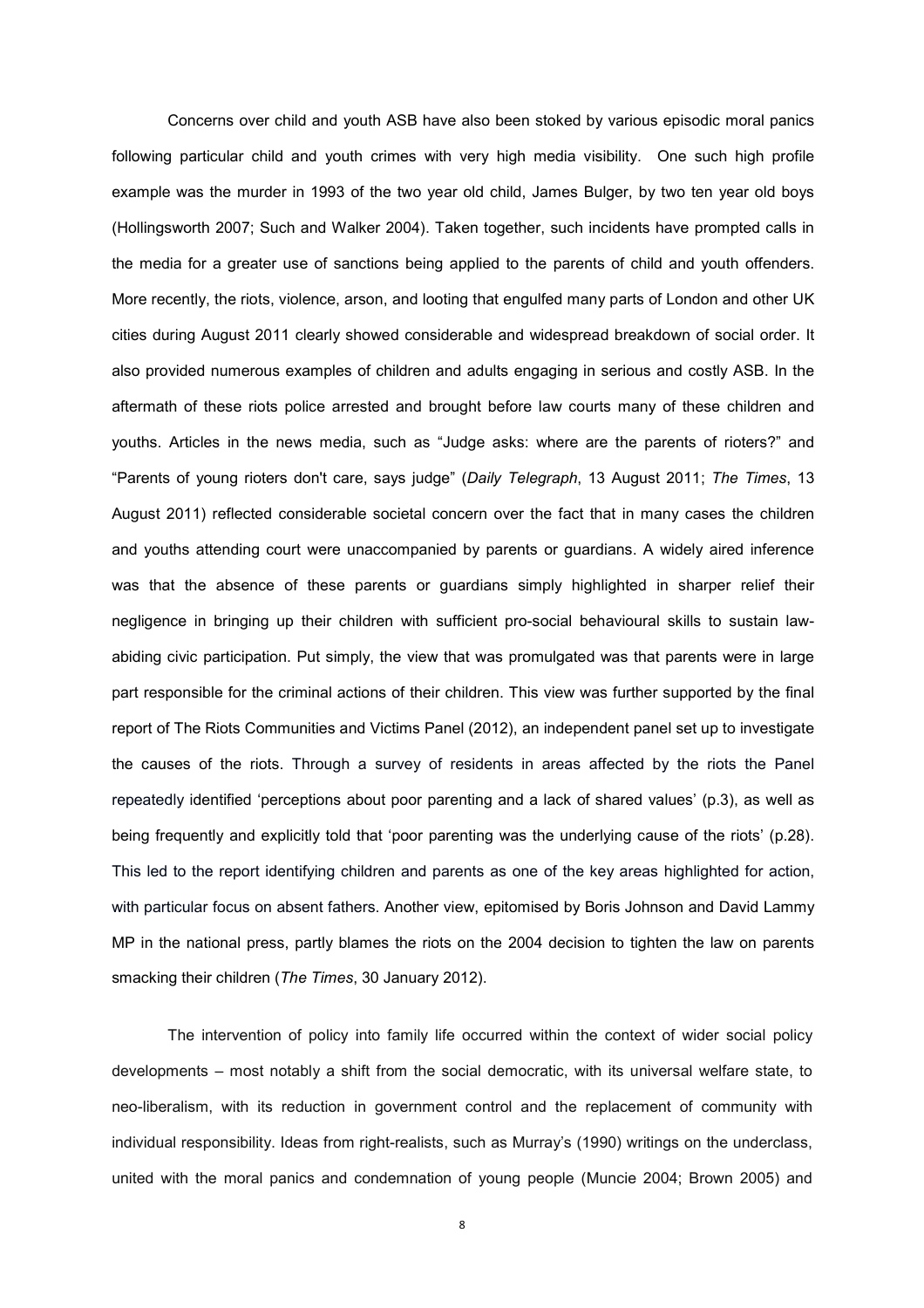shaped a climate of retribution and blame. This growing climate of blame focused on those branded as the underclass, and insisted that parents should be punished if they failed to control and discipline their children (Drakeford and McCarthy 2000). Particular groups of parents, most notably the increasing number of divorced parents, single mothers and families with absent fathers were swept up in this definition. These so-called 'underclass' parents became the scapegoat, and were re-branded under New Labour as the socially excluded (and more recently by the coalition government as 'troubled families')**.** Whilst ostensibly accepting that social exclusion is a structural problem, New Labour's policies (epitomised by the Social Exclusion Unit) nonetheless went on to blame the supposed victim of social exclusion by targeting solutions at the individual level, blaming poor parenting, identified by Matthews and Young (2003) as shifting to an implicit control theory. Smith (2003) suggests that poor parents are treated as 'shock absorbers', charged with instilling self-control in their children regardless of the social and economic restraints. This raises the question: is it these 'troubled families' and so-called 'underclass' that survey respondents are thinking of when they blame the parents?

#### **Anti-Social Behaviour Problems and Socio-demographic Profile of the Study Area**

During the time period this survey was undertaken, the study area experienced large reductions in police recorded crime of close to 12% on the previous year, slightly larger reductions than those seen nationally (British Crime Survey down 10%, all police recorded crime down 9%). The reduction in crime is reflected across the majority of crime types, with the exception of shop-theft and drug offences. As shown in Figure 2, this reduction follows a period of stability and minor increase of recorded crime in Portsmouth (2009).

(Insert Figure 2 about here)

To put this trend in context, there were 128 crimes per 1,000 residents in Portsmouth in 2007/08, which is below the average of its most similar group of 15 'Crime and Disorder Reduction Partnerships', but still well above the England average of 91 crimes per 1,000 people during the same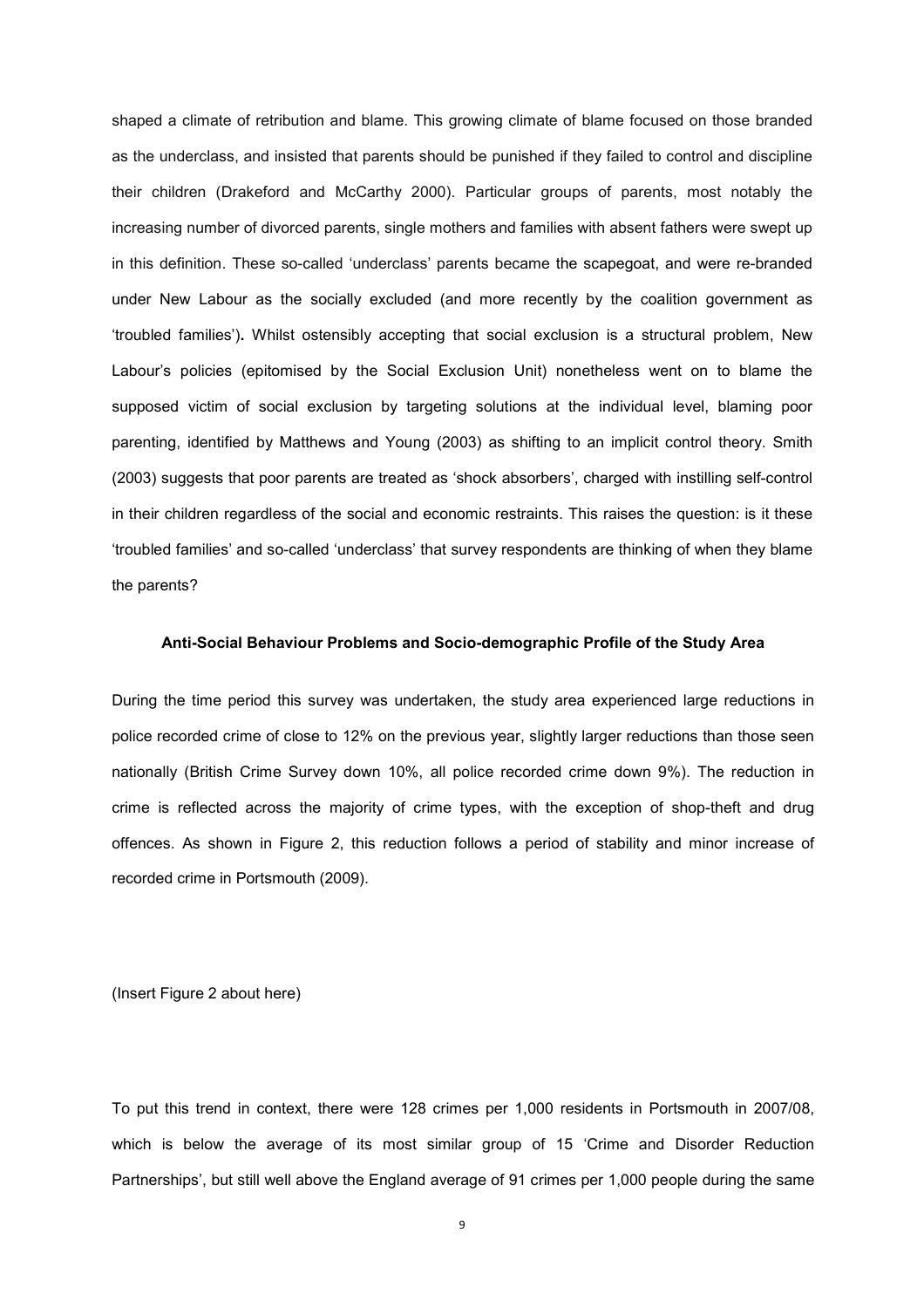time period. There were 20,974 incidents of ASB recorded by Hampshire Constabulary in Portsmouth in 2007/08; three-quarters of these were for rowdy and nuisance behaviour. In March 2007, there were 56 Anti-Social Behaviour Orders (ASBOs) and 52 Acceptable Behaviour Contracts in place in Portsmouth (Hampshire Constabulary 2008). Within the Hampshire Criminal Justice System area, 43 of the ASBOs issued in 2007 were to persons aged ten to seventeen years (Home Office 2009).

'Criminal damage offences (incorporating arson)', as recorded by Hampshire Constabulary, account for 23% of all crime during this period and was the highest recorded crime type in Portsmouth. The peak area for criminal damage offences was the police beat which encompasses the city centre area of Portsmouth. Large proportions (40%) of known offenders were male and aged between eleven and twenty years (Safer Portsmouth Partnership 2007).

There were 670 young offenders in Portsmouth in 2006/07 (where 'young offenders' refers to anyone aged ten to seventeen who received a reprimand, final warning or a court sentence), known to be responsible for 2,046 offences. 369 of these young offenders were already known to the police for offences committed in previous years. The peak age was sixteen and the majority (80%) were male. The most common offence committed by young people was 'theft and handling', followed by 'violence against the person'. The Charles Dickens Ward, encompassing the city centre area, had the highest proportion of young offenders in the city (Safer Portsmouth Partnership 2007). Accordingly, in the empirical phase of this study we consider the importance of city centre residential location.

In 2007, Portsmouth's population of 195,000 had a disproportionately larger percentage of young adults (20-24 and 25-29 year olds represented 11.1% and 8.3% of the population respectively) than the average for Great Britain (6.7% for each age band). This is in large part a reflection of the student and post-graduate population of Portsmouth (Office for National Statistics 2007c). A lower percentage of residents described themselves as "non-white" (11.6%) than the average for England and Wales (14%). This was reflected across all ethnic groups except those that described themselves as "mixed", who represented a slightly higher proportion (2.7%) of Portsmouth residents than the England and Wales average (2.2%) (Office for National Statistics 2011).

Families with dependent children in Portsmouth were less likely to be married couples (53.4%) than in the rest of England and Wales (59.5%), and more likely to be lone parent households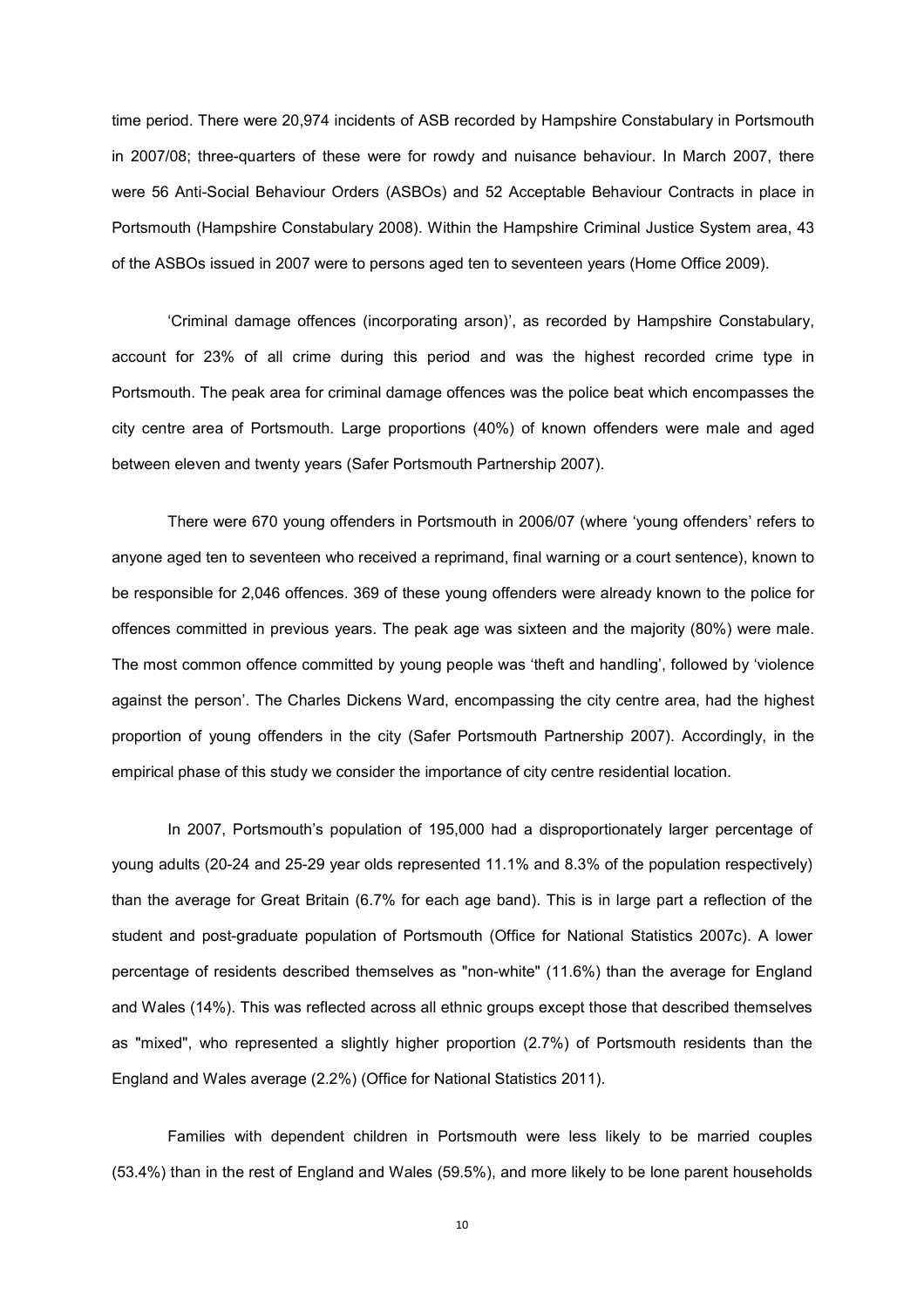(26.4% compared to 21.9%) (Office for National Statistics 2001). This is further highlighted by the proportion of the resident working age population that claimed lone parent income, as this was consistently 20% higher in Portsmouth (2.4%) than the average of Great Britain (1.9%) (representative figures from November 2007), (Office for National Statistics 2013a)

At the time of this survey, Portsmouth's unemployment rate (6%) was slightly higher than the national average (5.3%) (Office for National Statistics 2013b). However, Portsmouth had a similar economic activity rate and proportion of Job Seekers Allowance claimants to the national average. (Office for National Statistics 2007a). Those in work were more likely than the national average to be employed in elementary occupations, and sales and customer service occupations than in managerial/senior or skilled trades occupations. Gross weekly pay in Portsmouth was between 10- 14% lower than the average in Great Britain (Office for National Statistics 2007b). Therefore the study area is highly likely to include a share of what Murray (1990) describes as the 'underclass'.

We move on to explore the open empirical question of whether channelling blame and sanctions via the parents has widespread support across society, or if such a view is confined largely to a specific group. Some groups merit particular consideration, such as wealthier households which can afford more childrearing support, or older households which may consider child and youth ASB a relatively recent phenomenon. In addition, households with young people may be less likely to blame other parents, as this in some way indicates themselves as not taking responsibility. Alternatively, households containing young people may exhibit a form of parental 'NIMBYism' (not in my back yard), whereby households advocate the proposal by blaming other parents but actually oppose it applying to themselves.

#### **Data and Modelling Strategy**

The collection of data for the Residents' Survey 2007 was conducted by Ipsos Mori (a professional survey organisation) on behalf of the City Council. 1,005 Portsmouth residents were interviewed faceto-face in their own homes between 6 October and 14 December 2007. Respondents were randomly selected from sampling points across the city, using a stratified sampling method based on the 2001 census (gender, age, and work status). Only households within the Portsmouth boundary where the respondent was aged sixteen or over were included.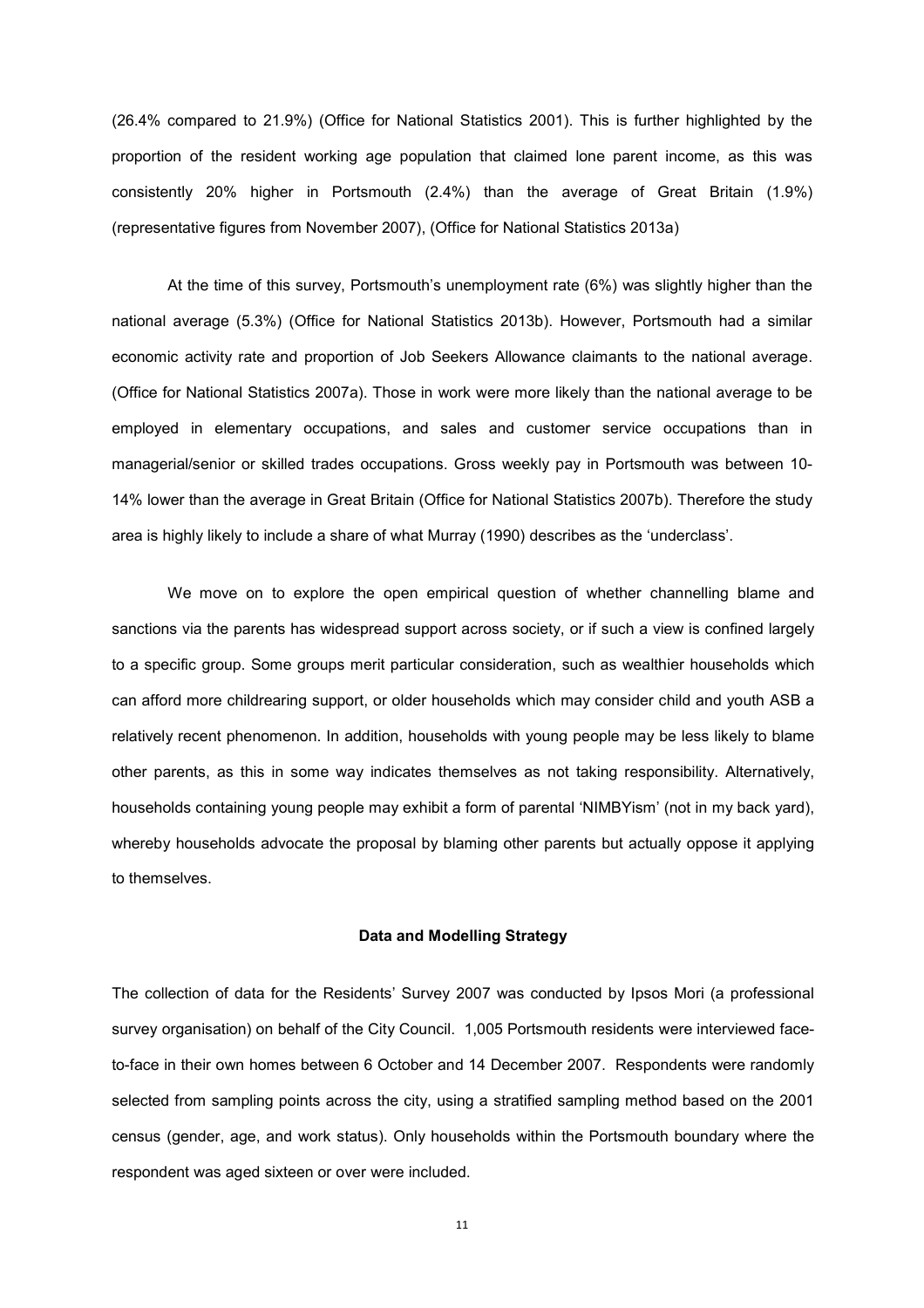The survey consisted of fifty-four questions on a range of topics from satisfaction with the council, to fear of crime. The majority of questions related to existing measures used in previous surveys, while others were one-off questions to gauge public opinion on a specific topic of interest at that particular time. The majority of questions enabled quantitative data to be gathered, by requiring yes or no answers, or level of agreement with statements measured on a five point Likert scale. Detailed demographic information on the respondents (including gross household income) was also collected. Table 1 sets out the variables used in the empirical analysis alongside their formats, definitions, and *a priori* expectations.

The dependent variable for analysis reflects the extent to which respondents indicated that 'parents not taking responsibility for the behaviour of their children' was perceived to be a problem in their area. Respondents were asked to indicate their response to this question using a four-point forced choice scale, with responses ranging from 'a very big problem' to 'not a problem all'. The dependent variable is transformed into a binary form, where a value of 1 indicates a positive response to the statement, i.e. 'a very big problem' or 'a fairly big problem', and 0 otherwise (mean = 0.46). The relationship between the response to this question and the range of independent variables is tested using a direct logistic regression (binary logit). For the purposes of confirming the robustness of the empirical results, the logistic regression is also re-estimated with the imputed income removed.

Portsmouth can be split into six postcode district areas and the location of each respondent's home was recorded as part of the survey. The application of the Office for National Statistics' Output Area Classifications, developed by Vickers and Rees (2007), to these postcode areas allows us to profile the population of Portsmouth by where they live. This profiling information is based on the 2001 census and categorises areas into one of several super-groups with particular traits.

For example, almost half of Portsmouth's population fall into the 'typical traits' category. They are more likely to live in terraced housing, less likely to rent from the public sector and tend to work in a broad range of industries. 'Typical traits' are most commonly found in the postcode district PO3, so PO3 has been used as the reference group. Further information and classification of Portsmouth's areas can be found in the Portsmouth Population Profile (2010). However, of particular importance is the postcode district PO1, as this represents the highly urbanised 'city centre'. In this area, the most common super group is 'constrained by circumstances', characterised by residents being more likely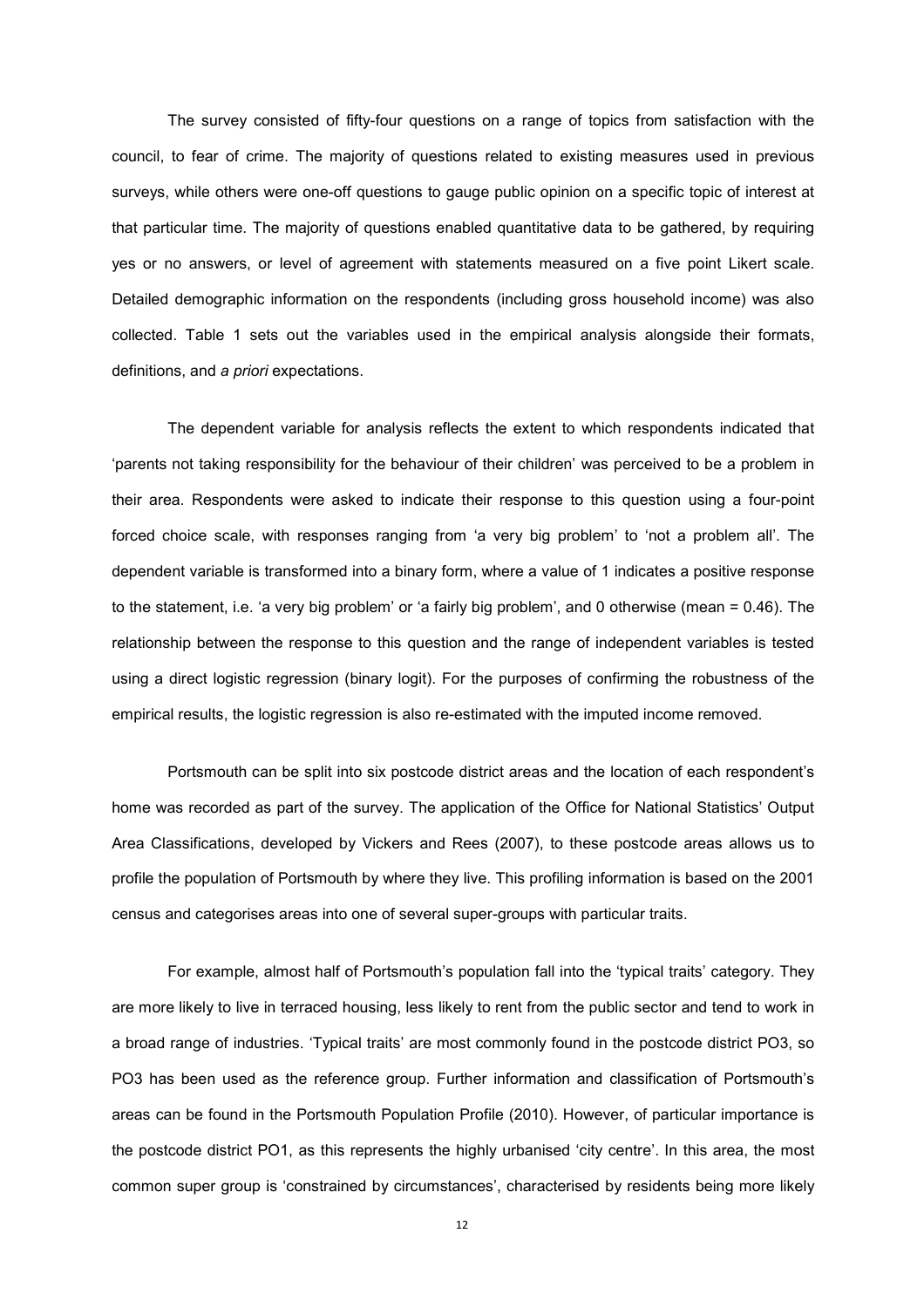to live in flats rented from the public sector and rarely having more than one car per household. Other common super groups within this postcode district include 'city living', where residents typically live alone in flats, and 'blue collar communities', characterised by areas of terraced housing with a high proportion of children. Given the common characteristics, and combined with the high reported crime and ASB rate in this area, we would predict that residents from PO1 are more likely to 'blame the parents'.

One of the attractive features of this survey was the collection of gross household income, spread across eleven bands ranging from 'under £50 per week' to 'over £600 per week'. However, this income data was missing in 34% (342) of cases, of which 62% (212) 'refused' to answer, 33% (112) responded 'don't know', and 5% (18) gave 'no answer'. To address this issue, a missing data imputation exercise was conducted. This involved the independent estimation of 'missingness' logit equations by separate researchers. Two separate binary logit equations were estimated independently to identify the significant independent variables that could accurately predict whether a household would report its income. These variables were used to guide imputation of the missing income values, utilising a 'multiple imputation' method. As a test of convergence, the results of these separate imputations were compared and the same imputed income band was found in 27% of cases, and was within ±two income bands (out of eleven) in 88% of cases. An average of the imputed incomes from both processes was assigned to one of the original eleven income bands.

(Insert Table 1 about here)

#### **Results**

A direct logistic regression analysis was performed on the outcome of whether respondents to a survey thought that 'parents not taking responsibility for the behaviour of their children' was a big problem in their area, with various demographic and attitudinal predictors. Twenty-four cases were excluded because they were missing information for at least one of the variables.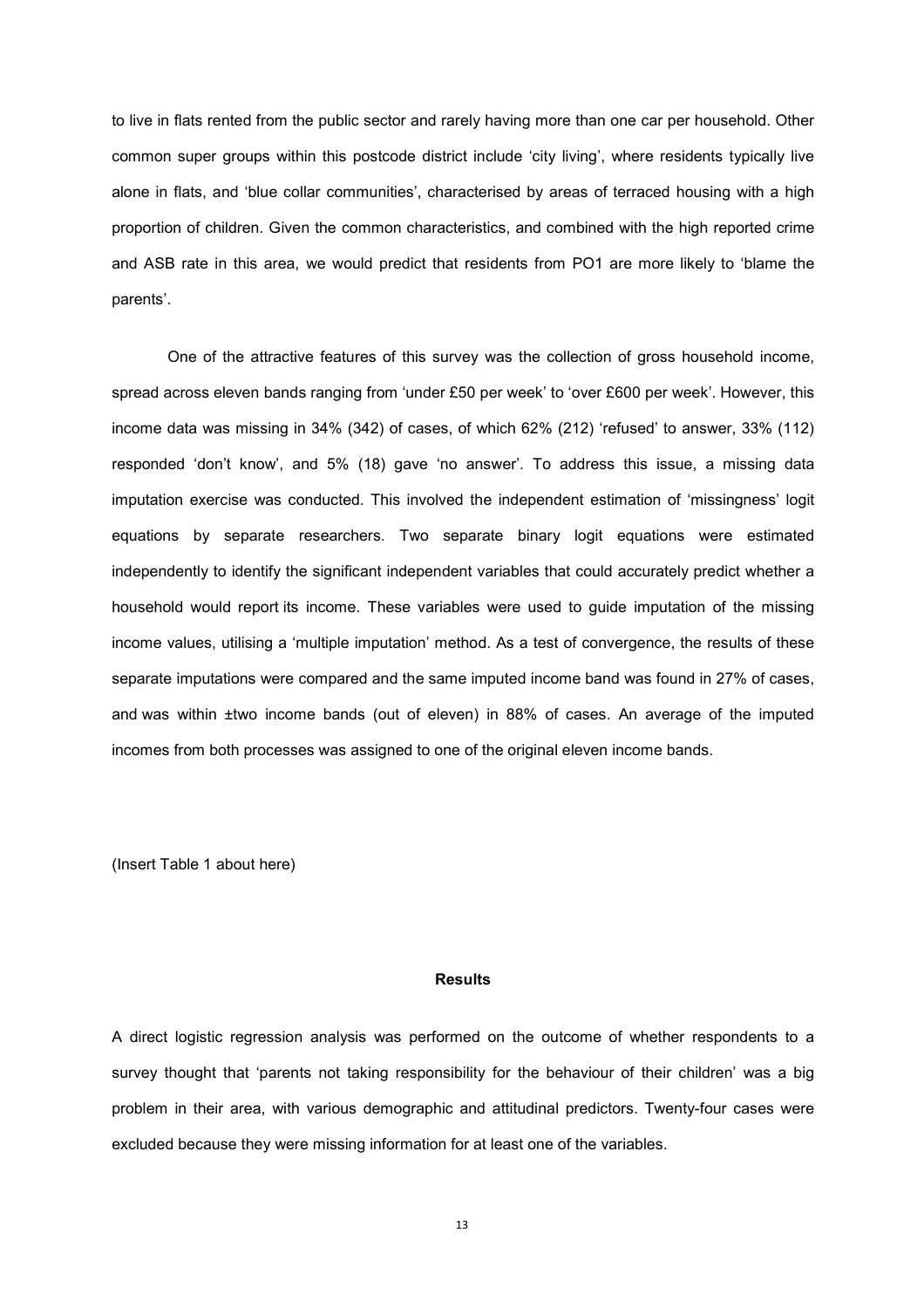The logistic regression model was found to be statistically significant, with the McFadden  $R^2$ value estimated to be 0.44 (a value in the range of 0.2 to 0.4 is usually considered to be highly satisfactory) and the LR statistic indicating significance at the 99% confidence interval. Strong classification results were found, with 82.6% of those who thought 'parents not taking responsibility' was a major problem and 87.7% who thought it was not a major problem correctly predicted, for an overall success rate of 85.4%.

The model was also run excluding those cases where income banding had originally been missing, resulting in a smaller sample of 650 cases. The model retained its explanatory power, with a McFadden  $R^2$  value of 0.44 and the LR statistic indicating significance at the 99% confidence interval. Correct classification was still strong with an overall success rate of 84.7%. The signs and magnitudes of the predictor variables did not change considerably, with the exception of 'Tenure Owner' and 'Disability' that changed sign but remained non-significant. There were more noteworthy changes to the significance of the predictors with the following indicators no longer identified as significant at the 90% confidence interval: 'Community Cohesion', 'Young People In House', 'EducALevel', 'EducOther', 'PO4' and 'PO5', while the reverse was true for 'Gender'. This implies that the inclusion of the imputed income cases has not detracted from the goodness of fit of the model or changed the underlying relationships, as the signs and magnitudes have not changed considerably. However, the increase in the sample size and resulting degrees of freedom has helped to clarify those predictors which are significant.

(Insert Table 2 about here)

Generally, these results suggest that exposure to greater levels of crime and ASB positively associates with a perceived problem of parental responsibility. For example, such beliefs are significantly and positively associated with a perception that crime levels had increased over the last two years. The calculated odds ratio of 1.66 implies that the probability of thinking that there is a problem with 'parents not taking responsibility' increases by 66% if the respondent also thought crime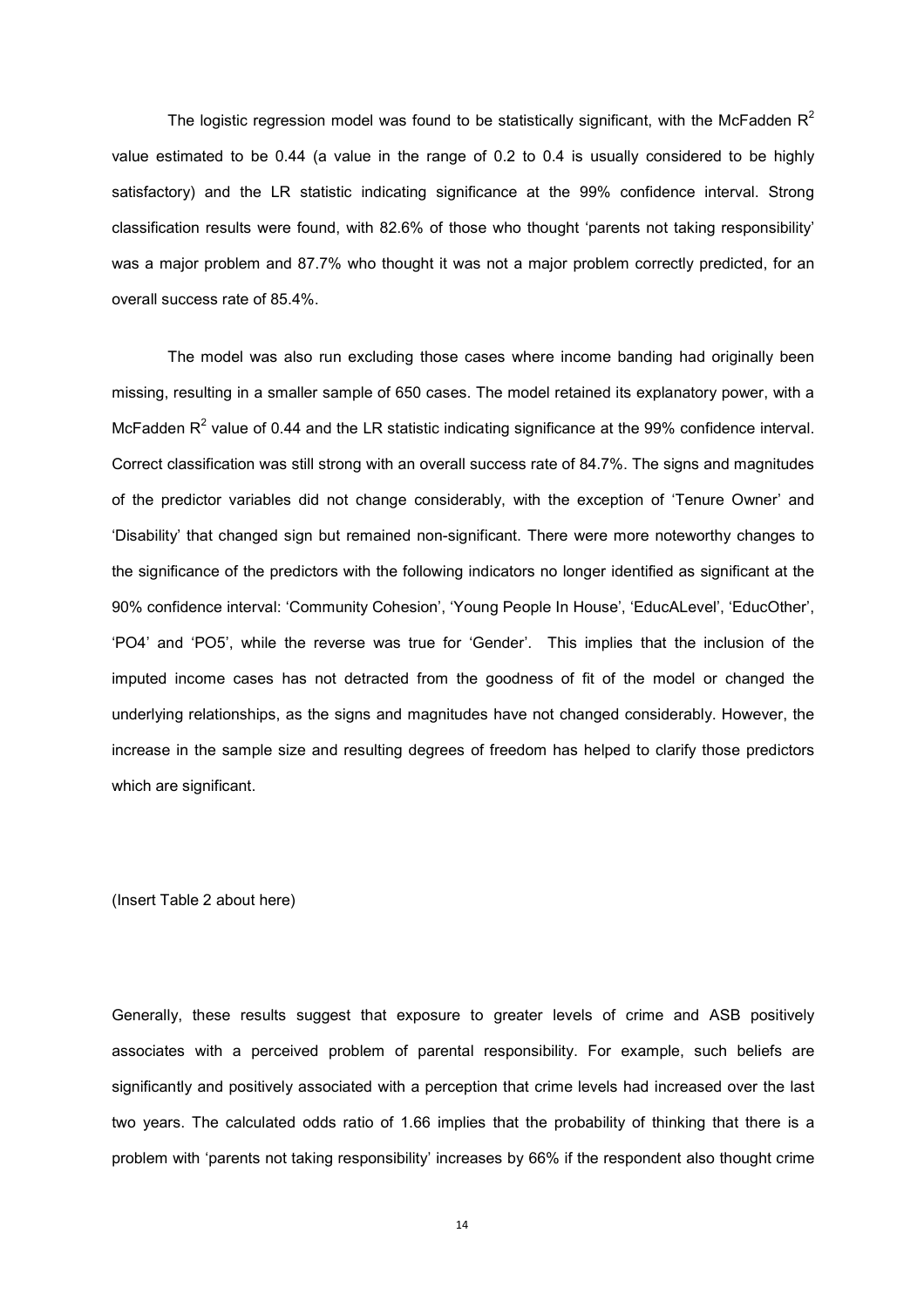rates had increased in the last two years. Additionally, a perception that drug use or dealing is a problem in the local area is found to be significant at the 99% level. The odds ratio of 1.93 indicates that those who thought drug use and/or dealing in their local area was a problem were just under twice as likely to also think that 'parents not taking responsibility' was a problem. Respondents that thought that there was community cohesion in their area were 30% less likely to think that 'parents not taking responsibility' was a problem. However, this was only significant at the 90% level.

Additionally, the effect of the level of ASB and crime experienced or witnessed by the respondent is also found to be statistically significant at the 99% confidence interval. This independent variable measures the number of different types of ASB or crimes experienced, rather than presenting the absolute number or making any value judgements about the severity of different experiences. The estimated odds ratio of 1.13 indicates that for every extra type of ASB or crime experienced, the respondent is 13% more likely to believe parents not taking responsibility for their children to be a problem. Given that the highest number of incidents identified by respondents was fourteen (out of a possible nineteen), there is the potential that those who had experienced the greatest number of different types of incidents could increase their likelihood of thinking parents not taking responsibility for their children was a problem by just under five times as much as those respondents with no experience of such incidents.

Somewhat surprisingly, the effect of living in the city centre (PO1) was found to significantly and negatively impact upon perceptions of a lack of parental responsibility being a problem. The sign is contrary to expectations given the higher level of reported crime and ASB, as well as the larger proportion of young people located in that area (Safer Portsmouth Partnership 2007). The odds ratio of 0.29 indicates that the odds of thinking that parents not taking responsibility for their children is a problem decreases by around 70% if the respondent lives in the 'city centre' area. This could indicate a greater tolerance of those directly affected that would be counter to the positive results seen for those experiencing ASB and crime and for those households containing young people. It could be that the respondents in this area are more likely themselves to be the parents of children exhibiting child and youth ASB and therefore are less likely to perceive this to be a problem, or be willing to cast negative aspersions on their own standard of parenting. Yet another explanation might be that acts of ASB carried out in this area are considered to be less a result of poor parenting *per se*, perhaps due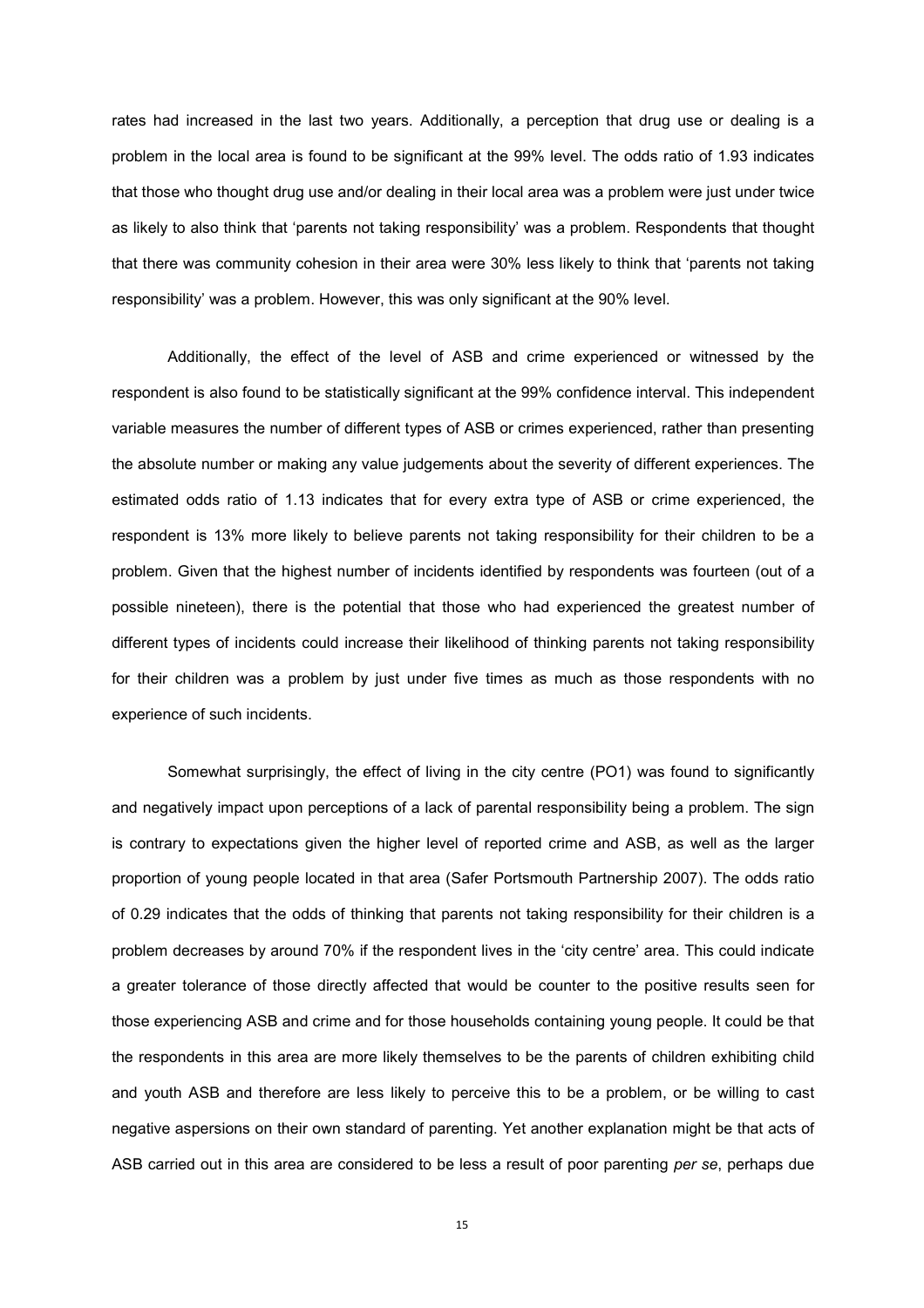to a perception that crimes in this area are largely committed by young adults who are legally responsible for their own behaviour.

Imputed income, measured on a scale representing household gross income bands ranging from under £50 per week to more than £600 per week, was found to be negative and significant at the 95% level. The odds ratio of 0.89 indicates that for every increase on the household income scale the concern of 'parents not taking responsibility' reduces by 11%. This implies that those in the lowest income band are around three times more likely to think that 'parents not taking responsibility' is a problem than those in the highest income band.

The effect of the respondent household containing young people (defined as seventeen years of age or under) had a significant and positive impact on the belief that 'parents not taking responsibility for the behaviour of their children' is a big problem. This could be because of the greater contact that these households are likely to have with other young people and families, or an increased propensity to pass judgement on the parenting of others if the respondent is a parent themselves. However, the variable that was found to associate most significantly with 'parents not taking responsibility' is a belief that 'people not treating each other with respect and consideration' is a problem in the area. The odds ratio of 23.7 indicates that those that think people not treating each other with respect is a problem are around twenty-four times more likely to also think there is a problem with 'parents not taking responsibility', than those who do not think there is a problem with respect and consideration.

Only limited evidence is found that fear of crime, educational attainment, gender, ethnicity, disability, tenure, car ownership, volunteering experience and working status significantly affects the perception that lack of parental responsibility in the area is a problem. Age is found to (weakly) reduce the probability of considering a lack of parental responsibility to be a significant problem.

In summary, variables included to control for exposure to increased levels of crime (for example, drug dealing) and ASB are unsurprisingly found to associate positively with the extent to which parental responsibility is thought to be to blame. Higher incomes are found to associate with a reduced likelihood of believing parental responsibility to be a problem in their area, although other socio-demographic information, such as age, gender, educational attainment, car ownership etc. show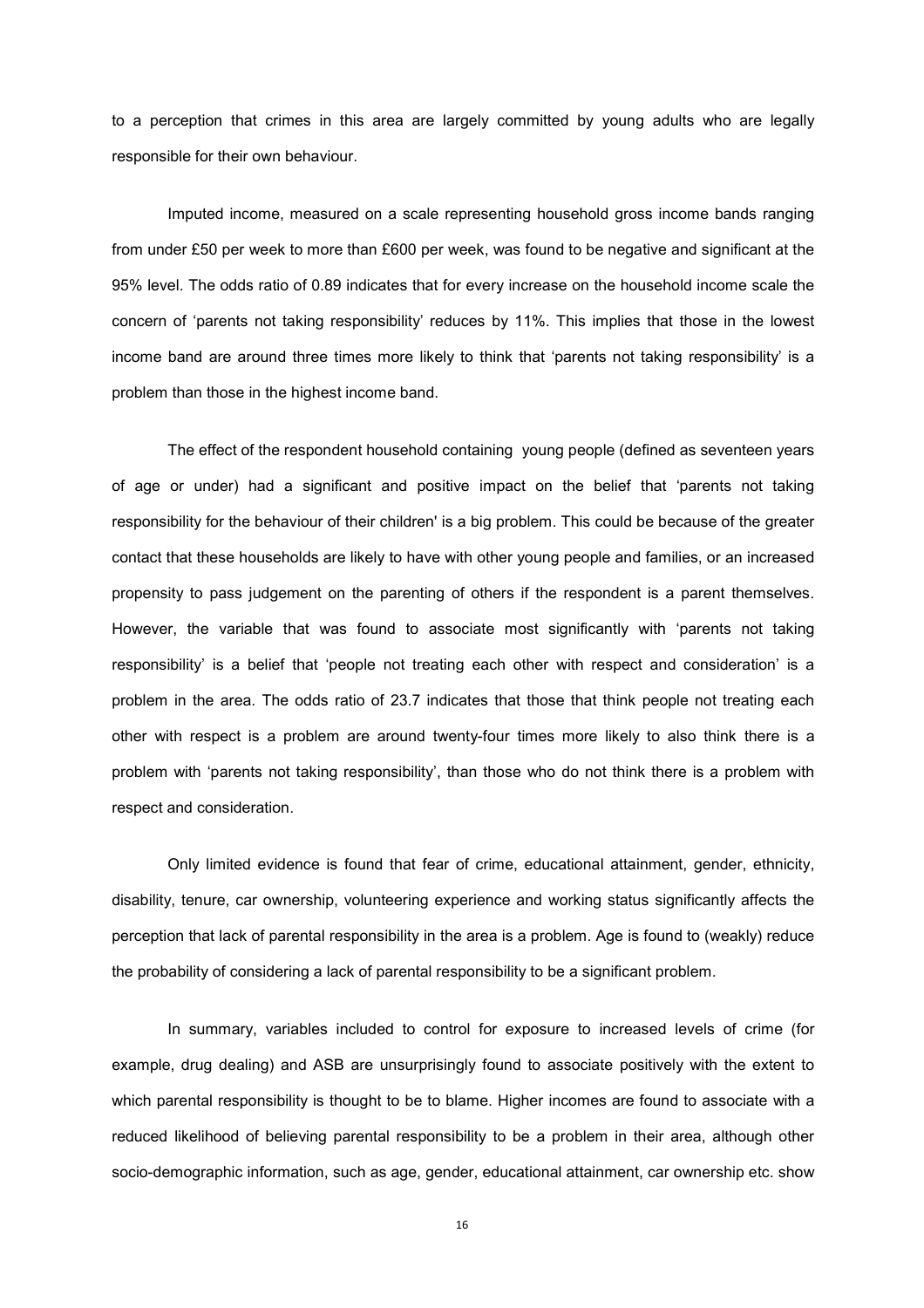only limited evidence of a statistically significant association with a perception of lack of parental responsibility being a problem. An unexpected finding relates to the reduced likelihood of respondents in the city-centre perceiving there to be a problem of parental responsibility, as crime and ASB levels in this area are among the highest in the city. Perhaps this is because respondents living in this area are more likely themselves to be the parents of children demonstrating ASB and thus less likely to perceive crime committed in their area to be a problem of their own making.

By far the largest and most significant positive influence on the perception of parents not taking responsibility for the behaviour of their children was a jointly held perception on the part of the respondent that people not treating each other with respect was a problem in their area. There is also evidence that a greater likelihood of considering parental responsibility to be a problem associates positively with having young people in the household. This suggests that respect for other residents is strongly regarded to be a function of responsible parenting and that those more likely to pass negative judgement on the parenting of others are more likely to be parents themselves.

#### **Concluding Remarks**

UK survey data from 2007 is used to empirically estimate the effect of a variety of attitudinal and socio-demographic factors on the likelihood of believing that parents not taking responsibility for the behaviour of their children is a problem in a given area. This analysis was conducted against the backdrop of the 2011 London riots and a surge of media interest in the issue of ASB and the absence, or poor standard, of parenting exhibited in relation to many accused of participation in the rioting. A rigorous statistical imputation process is employed in order to rectify the problem of missing data for income, where results from the full sample (inclusive of imputed income) and the reduced sample are presented side-by-side to check for the robustness of the findings.

The empirical findings presented in this paper paint an interesting picture of the respondent most likely to consider the issue of irresponsible parenting to be a problem in their area. Such individuals are disproportionally likely to have a lower income, live outside of the city-centre, have been exposed to a greater level of crime, and to reside with children. Most importantly, a tendency to blame the parents very strongly associates with a perception that people in the area do not treat each other with respect. This chimes with broader arguments pertaining to the privatisation of the family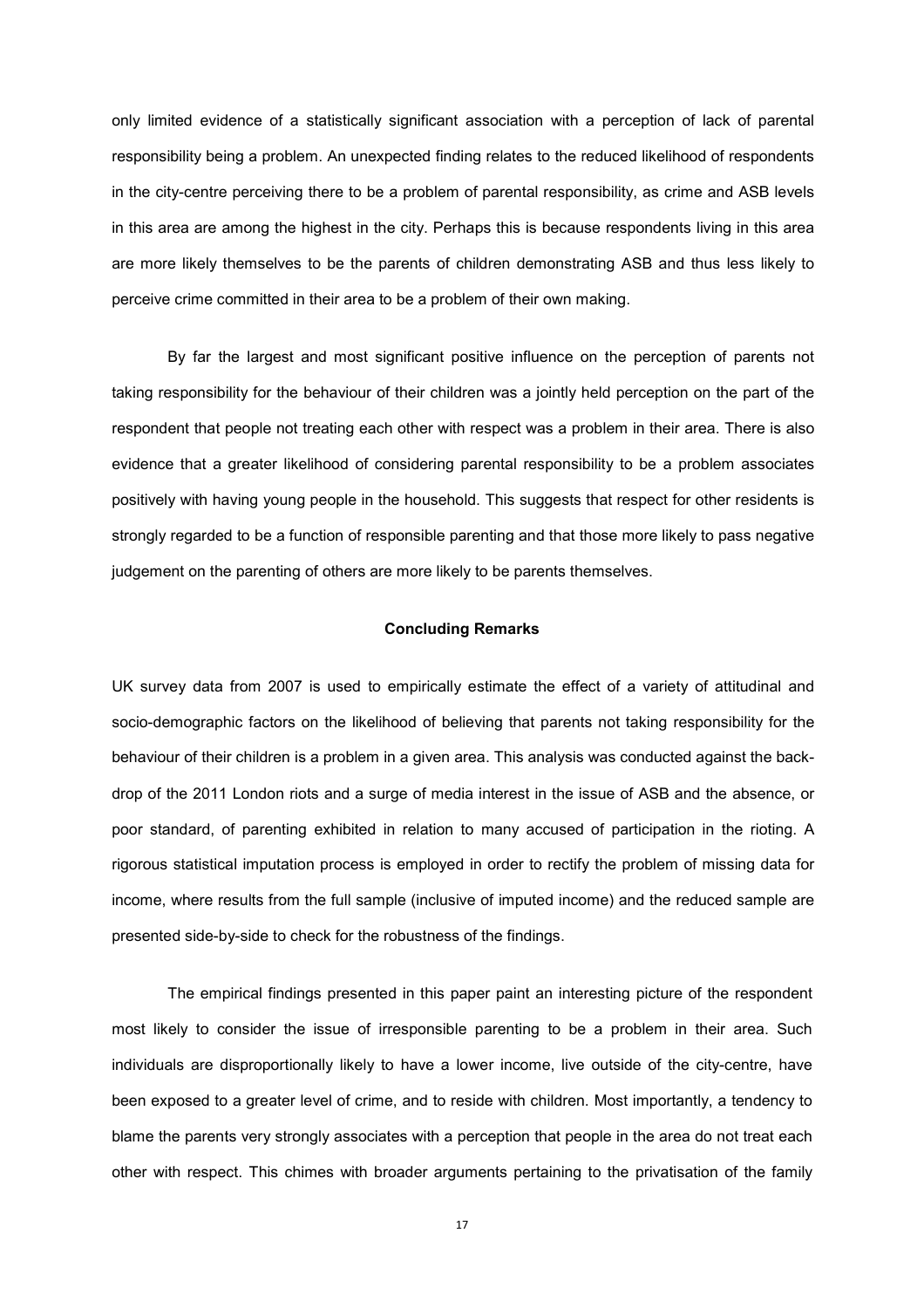and a culture of individualism, emphasised by an ideological shift from social democracy to neoliberalism. In particular, this strongly resonates with Murray's (1990) characterisation of an 'underclass' as being one without respect. It was the parents of this 'underclass' that became the scapegoat and target of 'blame' legislation.

 This seems to suggest that a very important associated aspect of poor parenting is the engendering of a lack of respect and understanding for others on the part of their children. Clearly however, unless those same parents were interviewed and judgements made about whether they treated others with respect, it cannot be definitively stated that it is those same parents to 'blame' that do not treat others with respect.<sup>1</sup> Although the nature of the causal relationship between respect for others and responsible parenting is unclear, the evidence presented here suggests that government policy measures being designed to tackle the issue of 'broken Britain' and its 'troubled families' may ultimately prove to be more effective if a significant focus were to be placed on learning to treat others with respect and understanding.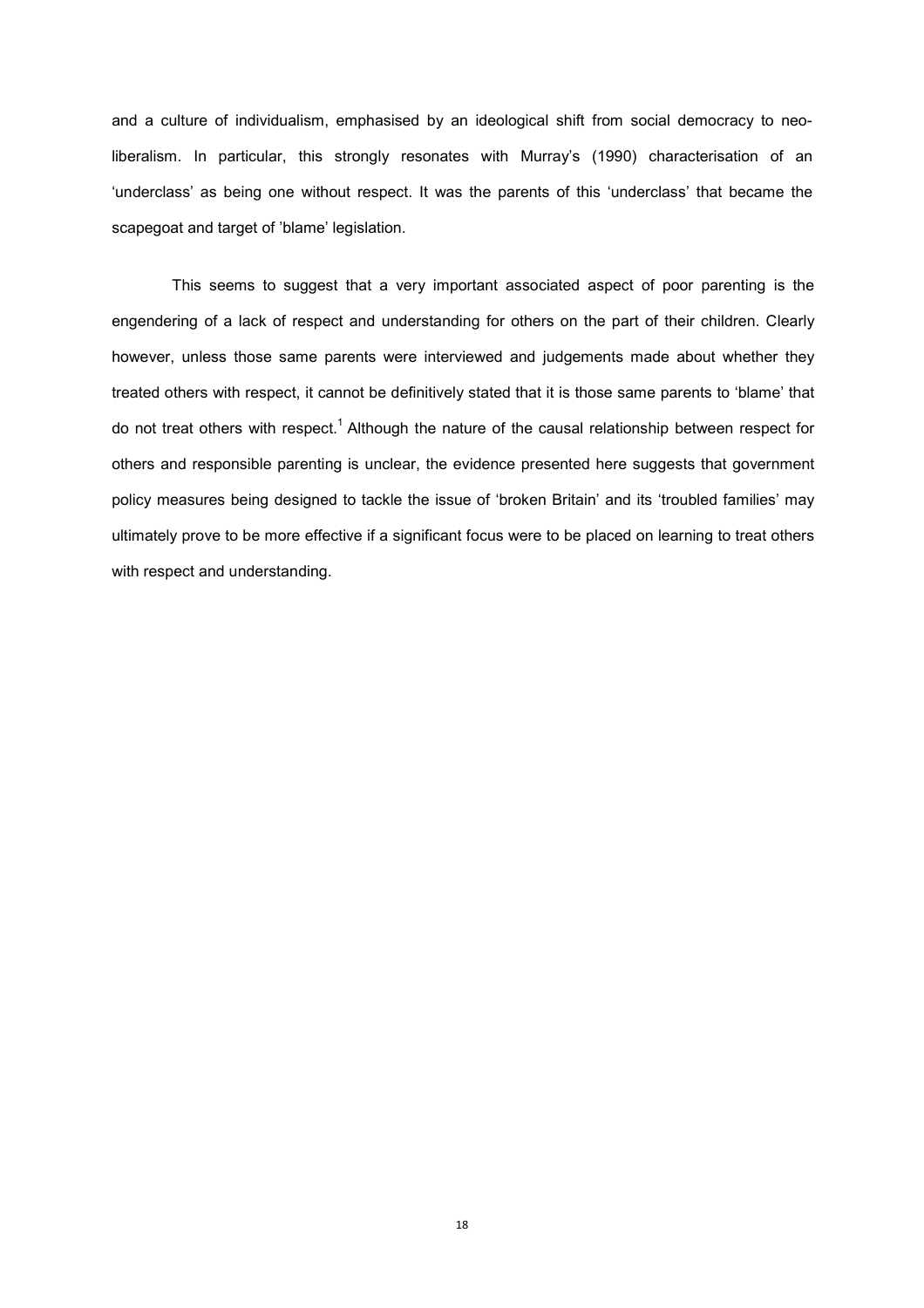#### Notes

1 We are grateful to anonymous reviewers for all of their comments, suggestions and for highlighting this particular clarification to us.

### References

Allan, R. (1996) *Children and Crime: Taking Responsibility*. London: Institute for Public Policy Research.

Arthur, R. (2005) 'Punishing parents for the crimes of their children', *The Howard Journal of Criminal Justice*, *44*, 233-253.

Bates, S. (1921) 'Possibilities and methods of increasing parental responsibility for juvenile delinquents', *Journal of the American Institute of Criminal Law and Criminology*, *12*, 61-75.

Becker, G. S. (1974) 'A theory of social interactions', *Journal of Political Economy*, *82*, 1063-1093. Becker, G. S. (1976) 'Altruism, egoism, and genetic fitness: economics and sociobiology', *Journal of Economic Literature*, *14*, 817-826.

Bennett, J. (2008) 'They hug hoodies, don't they? Responsibility, irresponsibility and responsibilisation in Conservative crime policy', *The Howard Journal of Criminal Justice*, *47*, 451-469.

Bergstrom, T. C. (1989) 'A fresh look at the rotten kid theorem - and other household mysteries', *Journal of Political Economy*, *97*, 1138-1159.

Brank, E. M., Hays, S. A. and Weisz, V. (2006) 'All parents are to blame (except this one): global versus specific attitudes related to parental responsibility laws', *Journal of Applied Social Psychology*, *36*, 2670-2684.

Brank, E. M. and Weisz, V. (2004) 'Paying for the crimes of their children: public support of parental responsibility', *Journal of Criminal Justice*, *32*, 465-475.

Brown, S. (2005) *Understanding Youth and Crime: Listening to Youth?*, 2nd edn, Berkshire: Open University Press.

Burney, E. and Gelsthorpe, L. (2008) 'Do we need a 'naughty step'? Rethinking the parenting order after ten years', *The Howard Journal of Criminal Justice*, *47*, 470-485.

Burrows, A. H. (1946) 'The problem of juvenile delinquency', *Journal of Educational Sociology*, *19*, 382-390.

Coleman, J. S. (1988) 'Social capital in the creation of human capital', *American Journal of Sociology*, *94*, S95-S120.

Coleman, J. S. (Ed.) (1990) 'Foundations of Social Theory', Cambridge: Harvard University Press. Department for Communities and Local Government, (2013) *How the trouled families programme will work*, retrieved from: https://www.gov.uk/government/policies/helping-troubled-families-turn-their-livesaround/supporting-pages/how-the-troubled-families-programme-will-work

Drakeford, M. and McCarthy, K. (2000) 'Parents, responsibility and the new youth justice', in Goldson, B. (Ed.) *The New Youth Justice*, Dorset: Ashford Press.

Elliott, C. (2011) 'Criminal responsibility and children: a new defence required to acknowledge the absence of capacity and choice', *The Journal of Criminal Law*, *75*, 289-308.

Farrington, D. and West, D. (1993) 'Criminal, penal and life histories of chronic offenders: risk and protective factors and early identification', *Criminal Behaviour and Mental Health*, 3, 492-523.

Flint, J. and Nixon, J. (2006) 'Governing neighbours: anti-social behaviour orders and new forms of regulating conduct in the UK', *Urban Studies*, *43*, 939-955.

Goldson, B. (1999) 'Youth (in)justice: Contemporary developments in policy and practice' in Goldson, B. (Ed.), *Youth Justice: Contemporary Policy and Practice*, Aldershot: Ashgate.

Goldson, B. (Ed.) (2000) *The New Youth Justice*, Dorset: Ashford Press.

Gottfredson, M. and Hirschi, T. (1990) *A General Theory of Crime*, Stanford CA: Stanford University Press.

Graham, J. and Bowling, B. (1995) '*Young People and Crime'*, (Home Office Research Study number 145), London: HMSO.

Haines, K. and Drakeford, M. (1998) *Young People and Youth Justice*, Basingstoke: Macmillan. Hampshire Constabulary (2008) 'Force/OCU Performance Summary End of Year 2007/08 and Force/OCU Performance Figures – March 2007', retrieved from:

http://www.hampshire.police.uk/Internet/rightinfo/foi/informationclasses/performancefigures.htm. Hollingsworth, K. (2007) 'Responsibility and rights: children and their parents in the youth justice system', *International Journal of Law, Policy and the Family*, *21*, 190-219.

Home Office (2009) 'Anti Social Behaviour Order Statistics 2007'.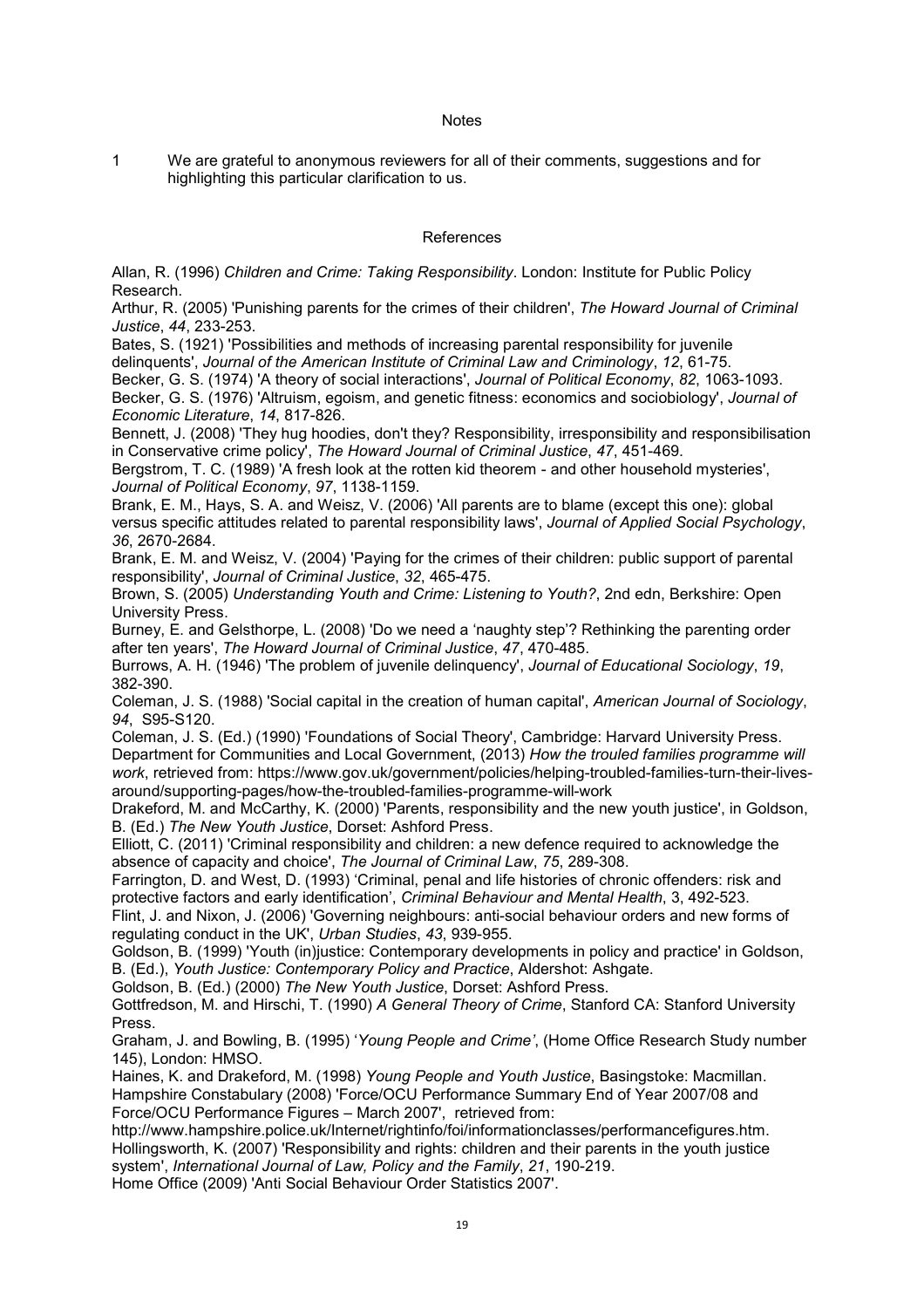Hutchinson, T., Parada, G. and Smandych, R. (2009) '"Show me a bad kid and I'll show you a lousy parent": making parents responsible for youth crime in Australian and Canadian contexts', *Australasian Canadian Studies*, *26*, 49-86.

Jones, G. (1995) *Leaving Home*, Buckingham: Open University Press.

Jones, G. (2002) *The Youth Divide: Diverging Paths to Adulthood*, Joseph Rowntree Foundation, York: York Publishing Services.

Jones, G. and Bell, R. (2000) *Balancing Acts: Youth, Parenting and Public Policy*. York: YPS for the Joseph Rowntree Foundation.

Jones, G. and Wallace, C. (1992) *Youth, Family and Citizenship*. Buckinghamshire: Open University Press.

Kim, D. H. and Schneider, B. (2005) 'Social capital in action: alignment of parental support in adolescents' transition to postsecondary education', *Social Forces*, *84*, 1181-1206.

Knafo, A. and Plomin, R. (2006) 'Parental discipline and affection and children's prosocial behavior: genetic and environmental links', *Journal of Personality & Social Psychology*, *90*, 147-164.

Lamb, M. E. (2010) *The Role of the Father in Child Development*, New Jersey: John Wiley and Sons. Le Sage, L. and De Ruyter, D. (2008) 'Criminal parental responsibility: blaming parents on the basis of their duty to control versus their duty to morally educate their children', *Educational Philosophy and Theory*, *40*, 789-802.

Matthews, R. and Young, J. (2003) *The New Politics of Crime and Punishment*, Cullompton: Willan. McNeal Jr, R. B. (2001) 'Differential effects of parental involvement on cognitive and behavioral outcomes by socioeconomic status', *The Journal of Socio-Economics*, *30*, 171-179.

Morgan, S. L. and Sørensen, A. B. (1999) 'Parental networks, social closure, and mathematics learning: a test of Coleman's social capital explanation of school effects', *American Sociological Review*, *64*, 661-681.

Morrow, V. (1999) 'Conceptualising social capital in relation to the well-being of children and young people: a critical review', *The Sociological Review*, *47*, 744-765.

Muncie, J. (2000) 'Pragmatic realism? Searching for criminology, in the new youth justice', in Goldson, B. (Ed.) *The New Youth Justice*, Dorset: Ashford Press.

Muncie, J. (2004) *Youth and Crime: A Critical Introduction*, 2nd edn, London: Sage.

Murray, C. (1990) *The Emerging British Underclass*, London: Institute of Economic Affairs.

Nagin, D. S., Piquero, A. R., Scott, E. S. and Steinberg, L. (2006) 'Public preferences for rehabilitation versus incarceration of juvenile offenders: evidence from a contingent valuation survey', *Criminology and Public Policy*, *5*, 627-651.

Office for National Statistics (2001) 2001 Census – Household composition, dependent children, living arrangements

Office for National Statistics (2007) *Annual Population Survey 2007*, Unemployment Rate ages 16-64, Jan 2007 – Dec 2007

Office for National Statistics (2007) – *Annual Survey of Hours and Earnings 2007* 

Office for National Statistics (2007) *Mid-2007 population estimates – resident population by 5 year age bands.* 

Office for National Statistics (2011) *2011 Census - Standard tables*

Office for National Statistics (2013) *Benefit payments - Income support - Lone parent*

Office for National Statistics (2013) *Claimant count - Proportion of resident population aged 16-64 estimates – Total claimants*

Parcel, T. L. and Menaghan, E. G. (1993) 'Family social capital and children's behavior problems', *Social Psychology Quarterly*, *56*, 120-135.

Parcel, T. L. and Menaghan, E. G. (1994) 'Early parental work, family social capital, and early childhood outcomes', *American Journal of Sociology*, *99*, 972-1009.

Patterson, G. R. and Dishion, T. J. (1985) 'Contributions of families and peers to delinquency', *Criminology*, *23*, 63-79.

Pearson, G. (1994) 'Youth, crime and society', in: Maguire, M., Morgan, R. and Reiner, R., (Eds.), *The Oxford Handbook of Criminology*, Oxford: Clarendon Press.

Pitts, J. (2001) *The New Politics of Youth Crime: Discipline or Solidarity*, Basingstoke: Palgrave. Portes, A. (2000) 'The two meanings of social capital', *Sociological Forum*, *15*, 1-12.

Portsmouth City Council (2010), *Portsmouth Population Profile: A Profile of Portsmouth's Population Using Output Area Classification.*

Posner, R. A. and Rasmusen, E. B. (1999) 'Creating and enforcing norms, with special reference to sanctions', *International Review of Law and Economics*, *19*, 369-382.

The Riots Communities and Victims Panel (2012) *After The Riots: The Final Report of The Riots Communities and Victims Panel*.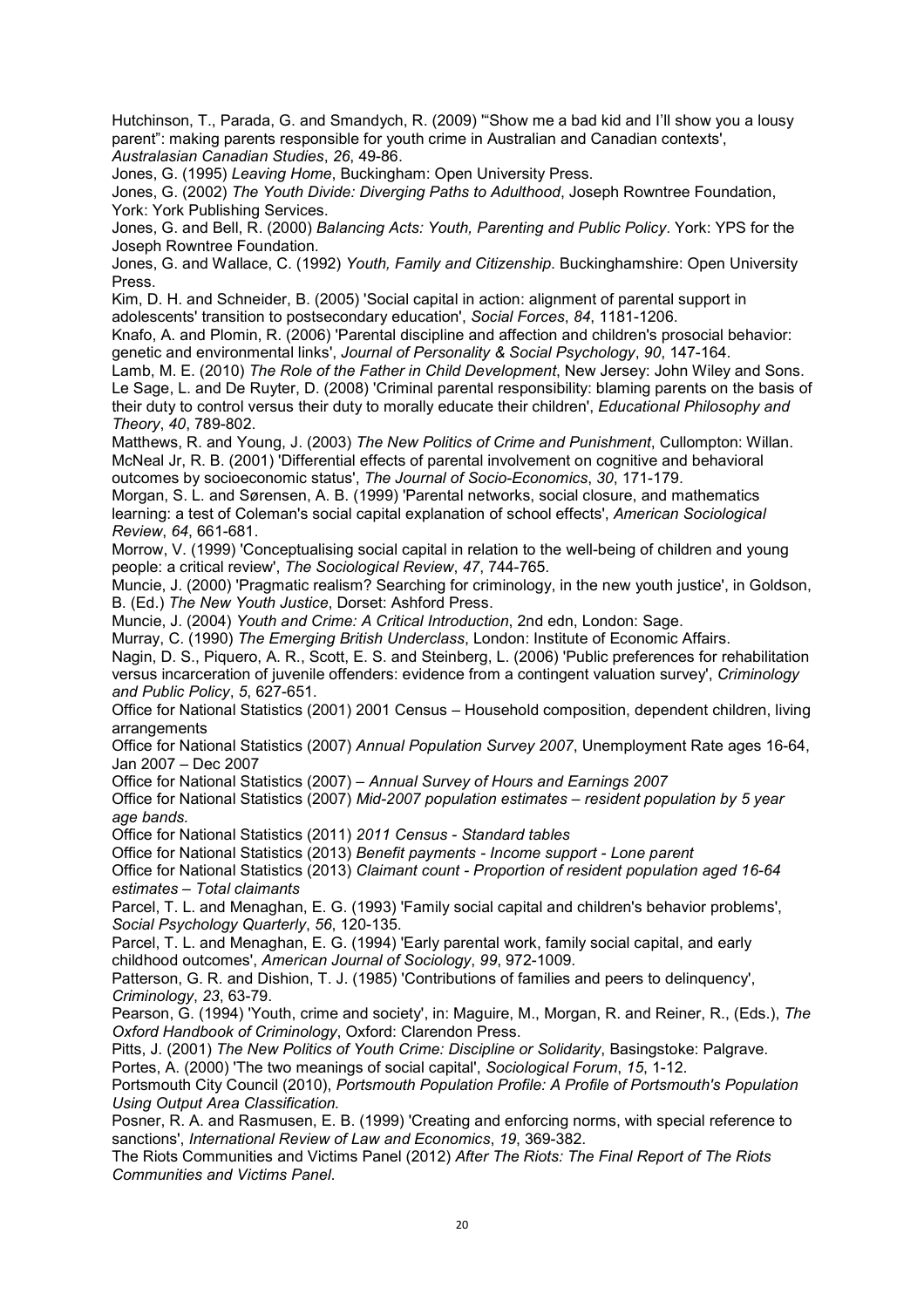Roberts, J. V. (1992) 'Public opinion, crime, and criminal justice', *Crime and Justice*, *16*, 99-180. Safer Portsmouth Partnership (2007) *Strategic Assessment 2006/7 (covers data from October 2006 to September 2007)*.

Sagatun, I. J. (1991) 'Attributions of delinquency by delinquent minors, their families, and probation officers', *Journal of Offender Rehabilitation*, *16*, 43-58.

Smith, R. (2003) *Youth Justice: Ideas, Policy, Practice*, Cullompton: Willan.

Smith, C. A. and Stern, S. B. (1997) 'Delinquency and antisocial behavior: a review of family processes and intervention research', *Social Service Review*, *71*, 382-420.

Such, E. and Walker, R. (2004) 'Being responsible and responsible beings: children's understanding of responsibility', *Children & Society*, *18*, 231-242.

Teachman, J. D., Paasch, K. and Carver, K. (1997) 'Social capital and the generation of human capital', *Social Forces*, *75*, 1343-1359.

Thompson, A., Hollis, C. and Richards, D. (2003) 'Authoritarian parenting attitudes as a risk for conduct problems', *European Child & Adolescent Psychiatry*, *12*, 84-91.

Vickers, D. and Rees, P. (2007) 'Creating the UK National Statistics 2001 output area classification', *Journal of the Royal Statistical Society: Series A (Statistics in Society)*, *170*, 379-403.

Wikstrom, K. and Loeber, R. (1997) 'Individual risk factors, neighbourhood SES and juvenile offending', in: Tonry, M. (Ed.), *The Handbook of Crime and Punishment*, New York: Oxford University Press.

Wright, J. P. and Cullen, F. T. (2001) 'Parental efficacy and delinquent behaviour: do control and support matter?', *Criminology*, *39*, 677-706.

Young, J. (2002) 'Crime and social exclusion', in: M. Maguire, M. Morgan and R. Reiner (Eds.), *The Oxford Handbook of Criminology*, 3rd edn, Oxford: Oxford University Press.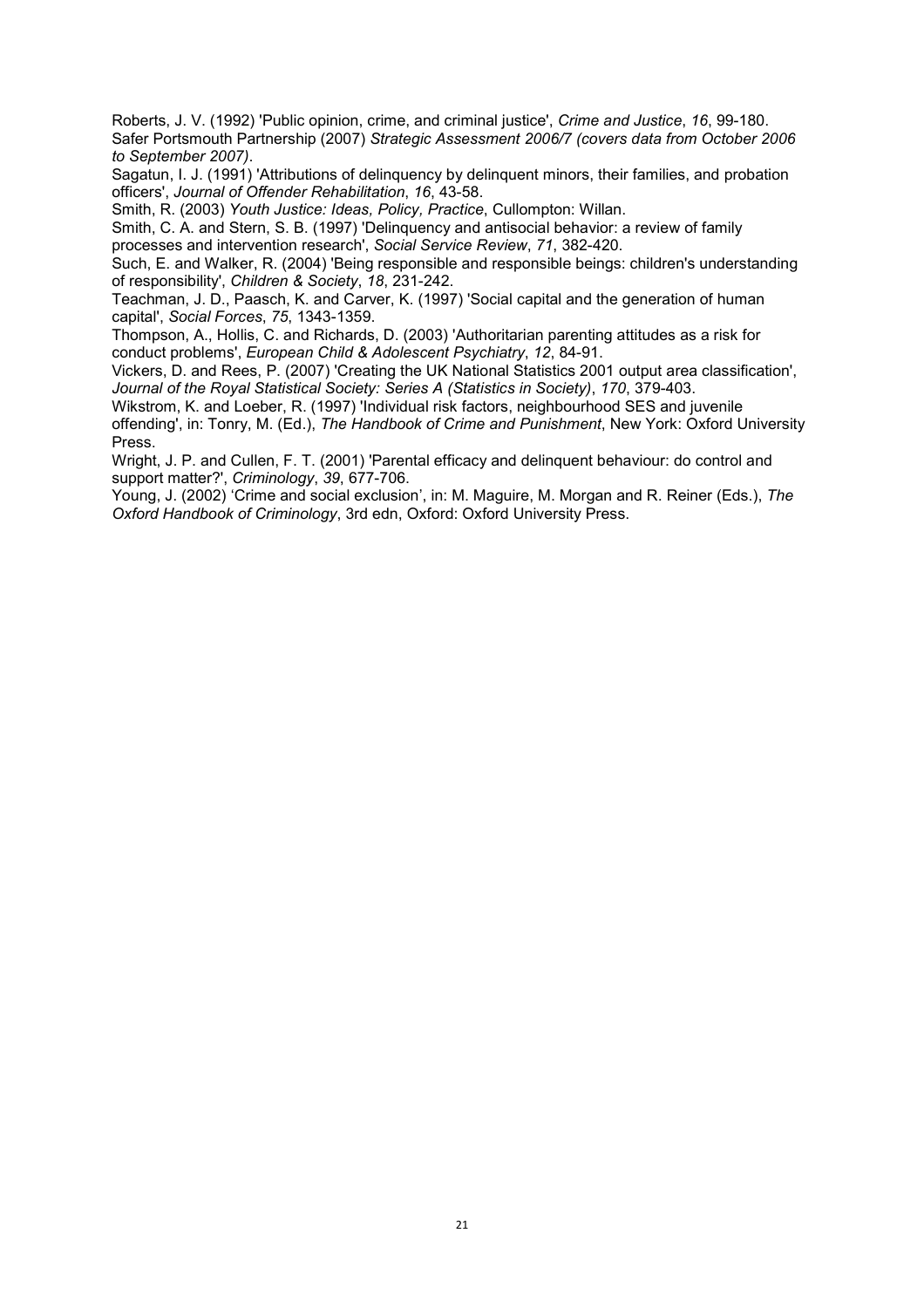## TABLE 1

# *Variables Used in Logistic Regression*

| Dependent<br>variable |                                                                                                                        |
|-----------------------|------------------------------------------------------------------------------------------------------------------------|
| 0/1                   | Parents not taking responsibility for the behaviour of their children                                                  |
|                       | Does not / Does agree that 'parents not taking responsibility for the<br>behaviour of their children' is a big problem |

| Independent<br>variables                   | <b>Description</b>                                                                                                                                                                                                                                                                       | <b>Expectations</b>                                                                                                                                                                                                                                                                                                                                                                                             |  |  |
|--------------------------------------------|------------------------------------------------------------------------------------------------------------------------------------------------------------------------------------------------------------------------------------------------------------------------------------------|-----------------------------------------------------------------------------------------------------------------------------------------------------------------------------------------------------------------------------------------------------------------------------------------------------------------------------------------------------------------------------------------------------------------|--|--|
| <b>IMPUTED</b><br>INCOME,<br>$1 - 11$      | Income band (including imputed<br>income) of respondent and their<br>partner/spouse's total gross<br>income from all sources. Scale 1-<br>11.<br><£50 / £50-£74 / £75-£99 / £100-<br>£149 / £150-£199 / £200-£249 /<br>£250-£299 / £300-£399 / £400-£499<br>/ £500-£599 / £600+ per week | Positive sign as we would expect<br>wealthier households with higher<br>incomes to be able to afford more<br>child bearing support and have<br>more resources to exert control<br>and monitoring of children.                                                                                                                                                                                                   |  |  |
| <b>YOUNG</b><br>PEOPLE IN<br>HOUSE,<br>0/1 | Young people (under 18 years of<br>age) in the household. Binary<br>No young people / At least one<br>young person in the household                                                                                                                                                      | Conflicting expectations, as<br>households with young people may<br>be less likely to blame other<br>parents, as this in some way<br>indicates themselves (negative<br>sign). Alternatively, they may<br>exhibit a form of parental<br>'NIMBYism' (not in my back yard),<br>whereby they advocate the<br>proposal by blaming other parents<br>but actually oppose it applying to<br>themselves (positive sign). |  |  |
| <b>NOT TREATING</b><br>W RESPECT,<br>0/1   | Does the respondent agree that<br>'people not treating each other<br>with respect and consideration' is<br>a big problem in their area. Binary<br>Does not / Does agree it is a big<br>problem in their area                                                                             | Positive sign would be expected as<br>households that consider there to<br>be a problem with 'respect' in their<br>area may also be more inclined to<br>consider other issues a problem.                                                                                                                                                                                                                        |  |  |
| CRIME UP,<br>0/1                           | <b>Respondent indicates that they</b><br>think crime has gone up in their<br>area in the last two years. Binary<br>Does not / Does think crime has<br>gone up                                                                                                                            | Positive signs are expected for all<br>variables relating to crime and<br>ASB. Assuming that the higher the<br>perceived level, experience and<br>fear of crime, drug use and anti-<br>social experience then the more<br>likely respondents are to think<br>there is a problem and therefore<br>blame someone (i.e. the parents).                                                                              |  |  |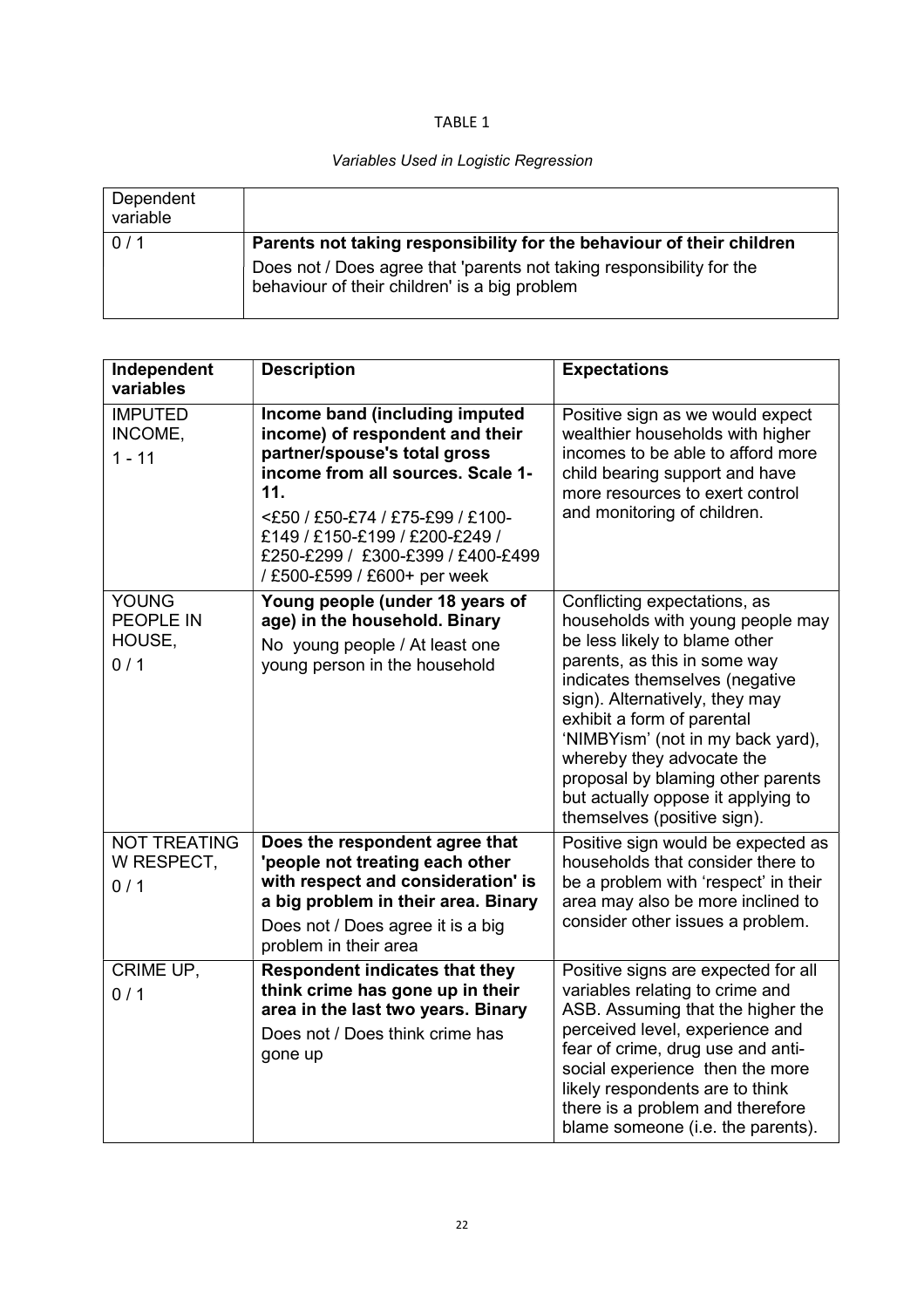| <b>DRUG USE OR</b><br>DEAL,                        | Respondent agrees that drug use<br>and/or dealing is a big problem in                                                                                                                                                         | See above                                                                                                                                                                |
|----------------------------------------------------|-------------------------------------------------------------------------------------------------------------------------------------------------------------------------------------------------------------------------------|--------------------------------------------------------------------------------------------------------------------------------------------------------------------------|
| 0/1                                                | their area. Binary<br>Does not / Does agree that drug use                                                                                                                                                                     |                                                                                                                                                                          |
|                                                    | and/or dealing is a big problem in<br>their area. Binary                                                                                                                                                                      |                                                                                                                                                                          |
| <b>ASB AND</b><br>CRIME COUNT,<br>$0 - 14$         | The number of different types of<br>ASB or crimes that respondents<br>had personally experienced or<br>witnessed in their area. Scale 0 -<br>14                                                                               | See above                                                                                                                                                                |
| <b>FEAR OF</b><br><b>CRIME AT</b><br>NIGHT,<br>0/1 | Respondent indicates that fear of<br>crime prevents them from going<br>out in Portsmouth in the evening<br>at least a fair amount. Binary                                                                                     | See above                                                                                                                                                                |
|                                                    | Fear of crime does not / does prevent<br>respondent going out at night                                                                                                                                                        |                                                                                                                                                                          |
| <b>EXACT AGE,</b>                                  | Exact age of respondent. Scale 16<br>- 95                                                                                                                                                                                     | Positive sign, assuming a byegone<br>age effect from older residents who<br>may consider child and youth ASB<br>a relatively recent phenomenon.                          |
| GENDER,                                            | <b>Gender of respondent. Binary</b>                                                                                                                                                                                           |                                                                                                                                                                          |
| 0/1                                                | Male / Female                                                                                                                                                                                                                 |                                                                                                                                                                          |
| ETHNICITY,<br>0/1                                  | <b>Ethnicity of respondent. Binary</b><br>White British / Not White British                                                                                                                                                   |                                                                                                                                                                          |
| DISABILITY,<br>0/1                                 | Does the household include at<br>least one person who has a long-<br>term illness, health problem or<br>disability which limits their daily<br>activities or the work they do.<br><b>Binary</b><br>No disability / Disability |                                                                                                                                                                          |
| <b>WORK FULL OR</b><br>PART TIME,<br>0/1           | Working status of respondent.<br><b>Binary</b><br>Not / In full-time (30+ hours per<br>week) or part-time (9-29 hours per<br>week) work                                                                                       | Positive sign, with similar<br>reasoning as to wealthier<br>households i.e. residents have<br>more resources to exert control<br>and monitoring of children.             |
| <b>CAR</b><br><b>OWNERSHIP,</b><br>0/1             | Does the household have access<br>to at least one car or van. Binary<br>No car or van / At least one car or<br>van                                                                                                            | Negative sign as households with<br>access to a vehicle have the ability<br>to more easily get away from their<br>local area and bypass potentially<br>ASB interactions. |
| VOLUNTEERED,<br>0/1                                | Has the respondent given unpaid<br>help to any groups, clubs or<br>organisations in the last 12<br>months. Binary<br>Has not / Has volunteered at least<br>once in the last 12 months                                         | Expected sign is unclear. This<br>variable is an indication that the<br>respondent does engage in pro-<br>social behaviour.                                              |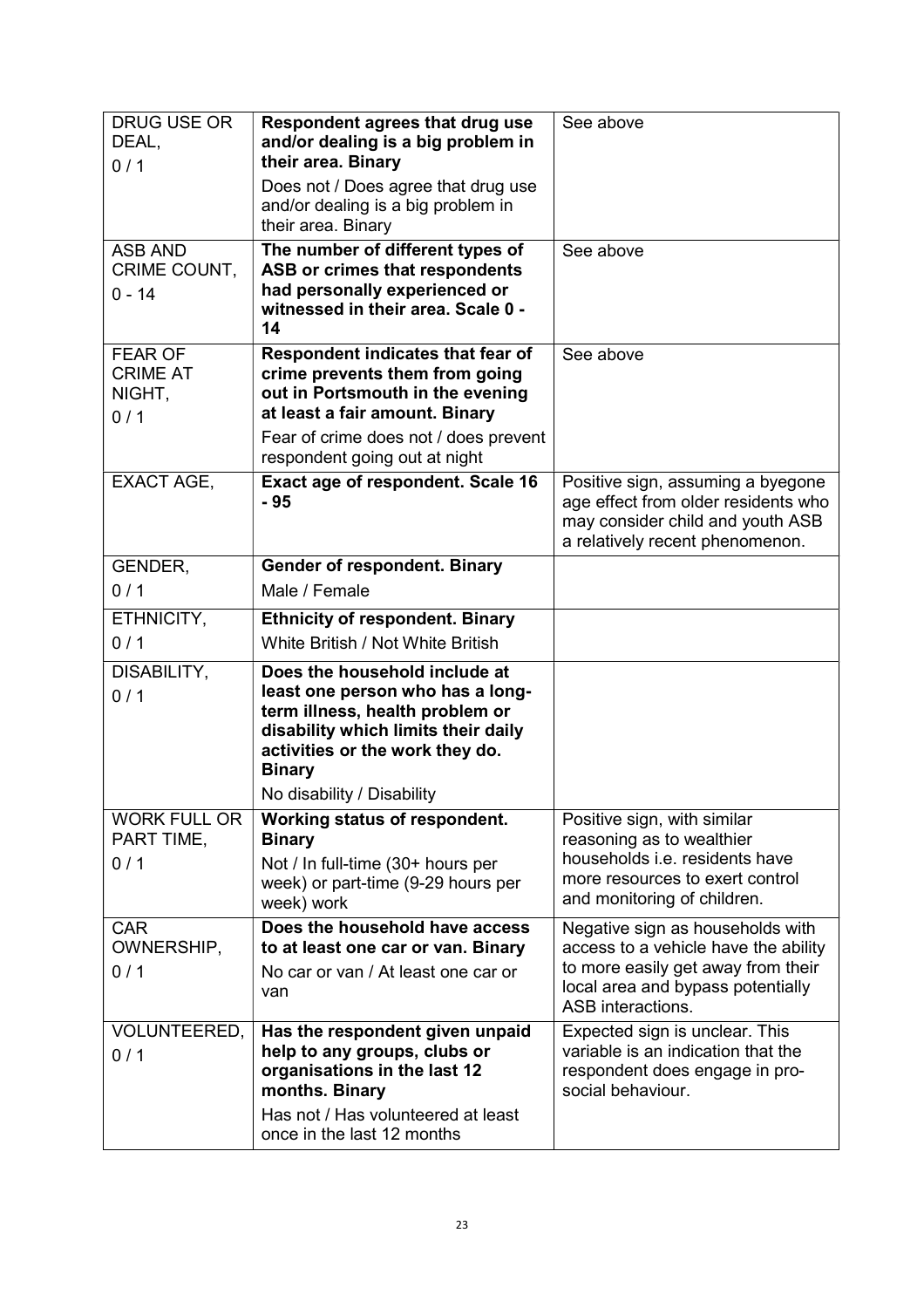| <b>COMMUNITY</b><br>COHESION,<br>0/1                                                     | Does the respondent agree that<br>their local area 'is a place where<br>people of different backgrounds<br>get on well together'. Binary<br>Does not / Does agree it is a place                                                | Negative sign, assuming that if a<br>resident thinks people get on well<br>together, then they are less likely<br>to think there are problems.                                                                                                                                                      |
|------------------------------------------------------------------------------------------|--------------------------------------------------------------------------------------------------------------------------------------------------------------------------------------------------------------------------------|-----------------------------------------------------------------------------------------------------------------------------------------------------------------------------------------------------------------------------------------------------------------------------------------------------|
|                                                                                          | where people of different<br>backgrounds get on well together                                                                                                                                                                  |                                                                                                                                                                                                                                                                                                     |
| <b>EDUC DEGREE</b><br>/ EDUC ALEVEL<br>/ EDUC OLEVEL<br>/ EDUC OTHER                     | <b>Respondents highest educational</b><br>qualification. Exclusive dummies,<br>reference group 'no educational<br>qualifications'.<br>Degree (Binary) / Alevel (Binary) /<br>Olevel (Binary) / Other qualification<br>(Binary) | Positive sign for all education<br>levels, with an increasing<br>magnitude associated with the<br>higher educational qualifications.<br>This is based on the assumption<br>that the level of human capital<br>resources to exert control and<br>monitoring on children increases<br>with education. |
| <b>TENURE</b><br>OWNER /<br><b>TENURE</b><br>SOCIAL /<br><b>TENURE</b><br><b>PRIVATE</b> | Tenure. Exclusive dummies,<br>reference group 'buying with<br>mortgage'.<br>Owner (Binary) / Social rented<br>(Binary) / Private rented (Binary)                                                                               | A positive sign is expected for<br>those living in social rented<br>accommodation as the assumption<br>is that they are more likely to<br>experience crime and ASB.                                                                                                                                 |
| POST CODE<br>DISTRICT,<br>PO1/PO2/PO4<br>/ PO5 / PO6                                     | Postcode district where the<br>resident resides. Exclusive<br>dummies, reference group 'PO3'.<br><b>Output Area Classifications have</b><br>been used to profile the<br>characteristics of the population                      | Positive sign expected for PO1<br>given the higher level of reported<br>crime and ASB, as well as the<br>larger proportion of young people<br>(and young offenders), located in<br>PO1 (the city centre).                                                                                           |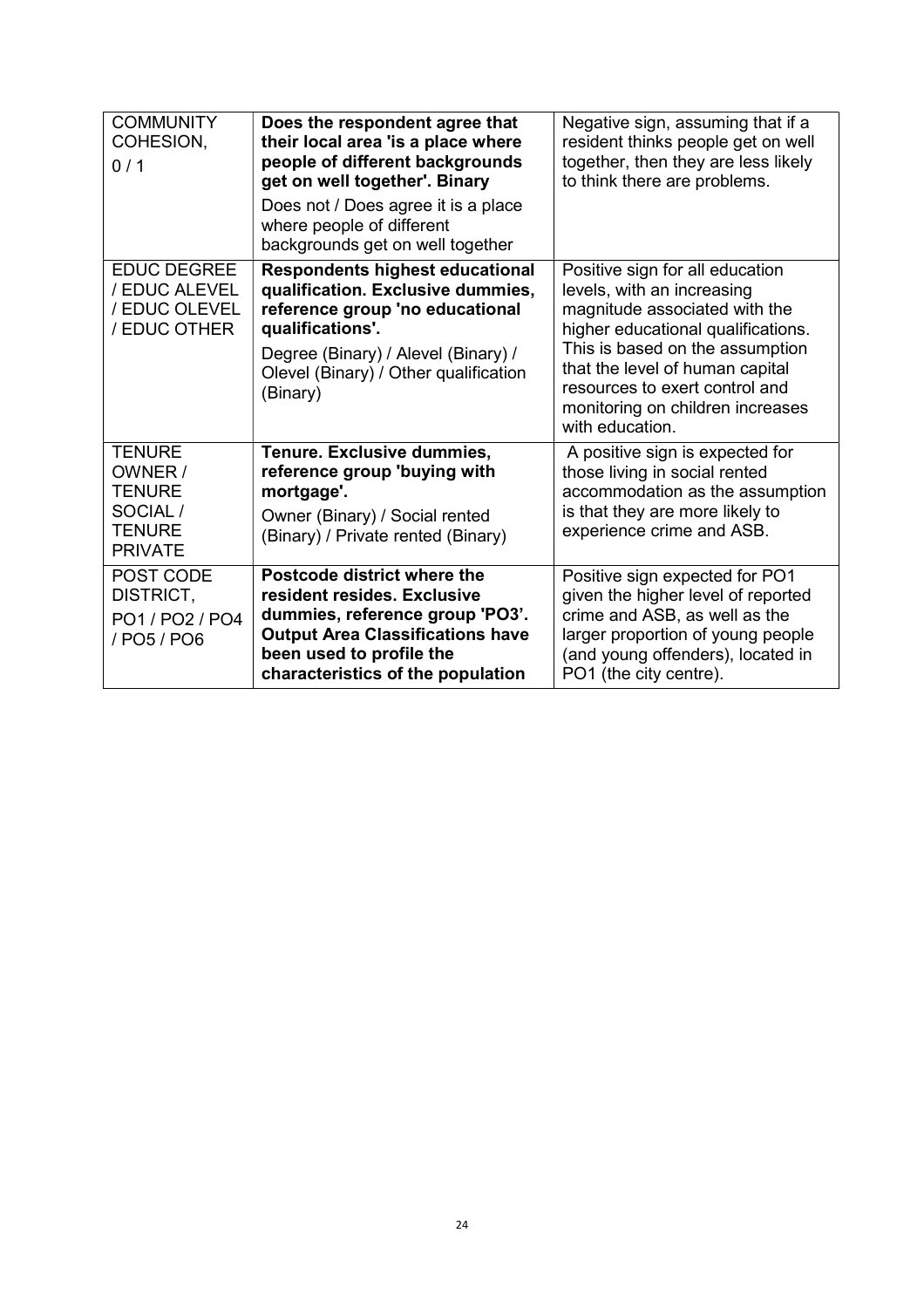## TABLE 2

# *Logistic Regression Results*

|                               | Model including |             | Model excluding |             |
|-------------------------------|-----------------|-------------|-----------------|-------------|
|                               | imputed income  |             | imputed income  |             |
|                               |                 | Coefficient |                 | Coefficient |
| Constant                      |                 | $-1.210$    |                 | $-1.028$    |
| Imputed Income                | $***$           | $-0.142$    | $***$           | $-0.116$    |
| Young People In House         |                 | 0.185       | $\star$         | 0.385       |
| Not Treating W Respect        | ***             | 3.194       | ***             | 3.165       |
| Crime Up                      | $***$           | 0.594       | $***$           | 0.508       |
| Drug Use Or Deal              | $\star$         | 0.490       | ***             | 0.656       |
| <b>ASB and Crime Count</b>    | ***             | 0.207       | ***             | 0.123       |
| Fear Of Crime At Night        |                 | 0.133       |                 | 0.316       |
| Exact Age                     |                 | $-0.005$    |                 | $-0.004$    |
| Gender                        | *               | $-0.457$    |                 | $-0.267$    |
| Ethnicity                     |                 | 0.108       |                 | 0.665       |
| <b>Disability</b>             |                 | $-0.136$    |                 | 0.106       |
| <b>Work Full Or Part Time</b> |                 | 0.375       |                 | 0.322       |
| Car Ownership                 |                 | 0.215       |                 | 0.103       |
| Volunteered                   |                 | 0.285       |                 | 0.190       |
| <b>Community Cohesion</b>     |                 | $-0.125$    | *               | $-0.358$    |
| <b>EducDEGREE</b>             |                 | 0.569       |                 | 0.468       |
| <b>EducALEVEL</b>             |                 | 0.671       | **              | 0.706       |
| EducOLEVELhigh                |                 | $-0.196$    |                 | $-0.114$    |
| <b>EducOTHER</b>              |                 | 0.524       | **              | 0.642       |
| <b>Tenure Owner</b>           |                 | 0.030       |                 | $-0.077$    |
| <b>Tenure Social</b>          | *               | 0.838       |                 | 0.477       |
| <b>Tenure Private</b>         |                 | $-0.125$    |                 | $-0.312$    |
| PO <sub>1</sub>               | $\star$         | $-0.842$    | ***             | $-1.225$    |
| PO <sub>2</sub>               |                 | 0.174       |                 | $-0.101$    |
| PO <sub>4</sub>               |                 | $-0.372$    | **              | $-0.688$    |
| PO <sub>5</sub>               |                 | $-0.933$    | **              | $-0.965$    |
| PO <sub>6</sub>               |                 | $-0.069$    |                 | $-0.334$    |

(*Note:* \* Denotes significance at the 90% confidence interval, \*\* at the 95% confidence interval and \*\*\* at the 99% confidence interval.)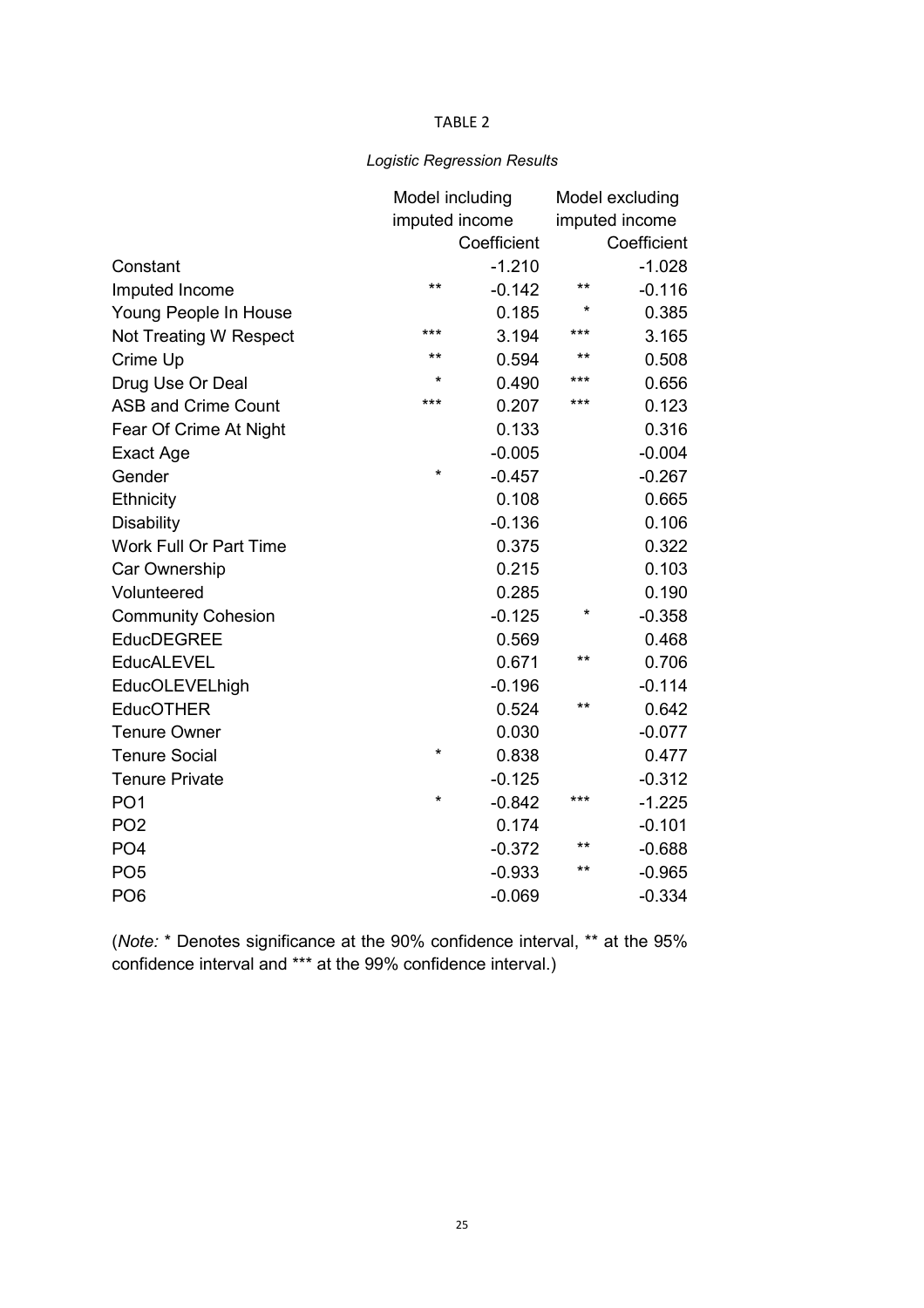## **FIGURE 1**





© University of Portsmouth 2011